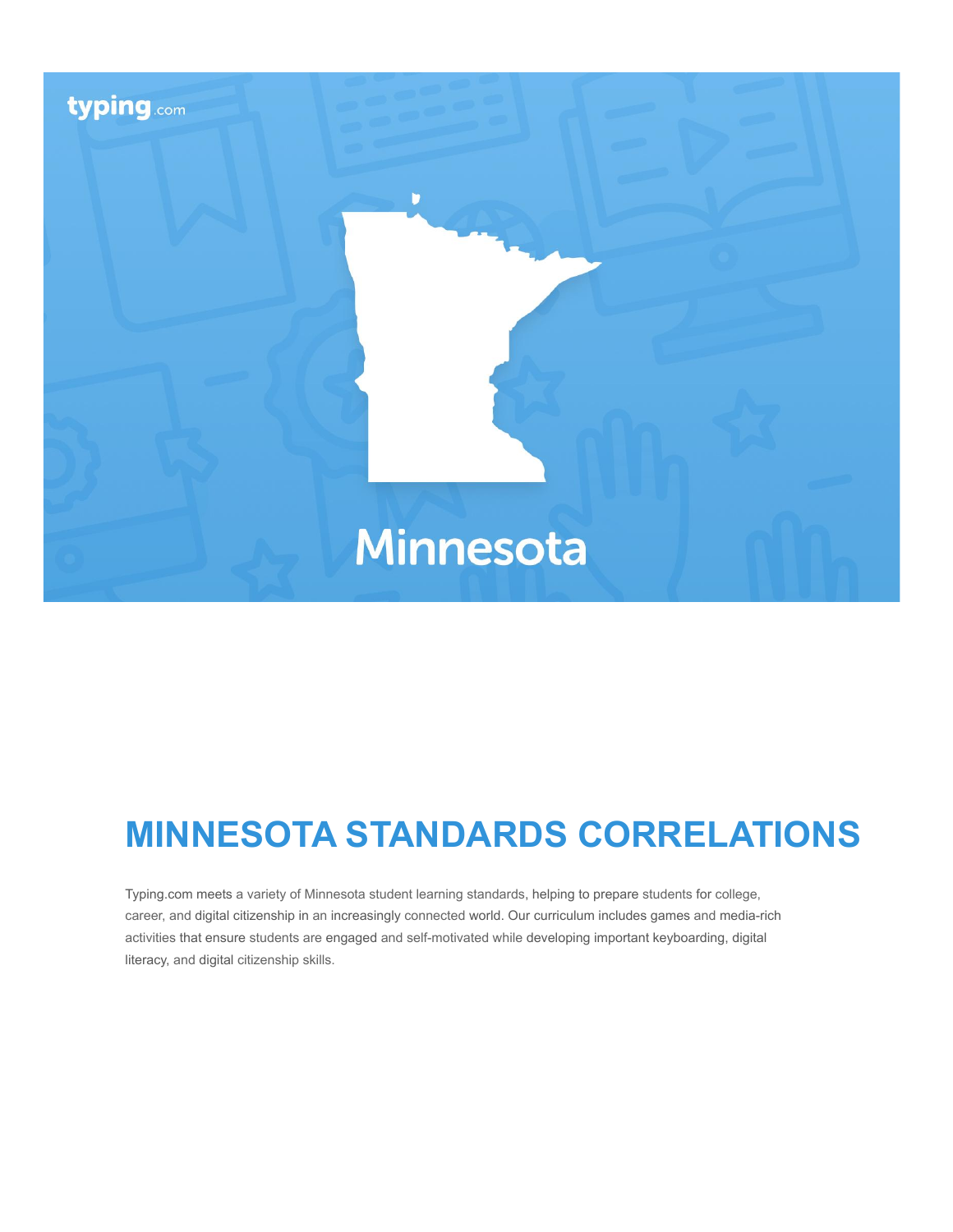# **Table of Contents**

| <b>Kindergarten</b> | 3  |
|---------------------|----|
| <b>1st Grade</b>    | 4  |
| <b>2nd Grade</b>    | 6  |
| <b>3rd Grade</b>    | 8  |
| <b>4th Grade</b>    | 10 |
| <b>5th Grade</b>    | 13 |
| <b>6th Grade</b>    | 15 |
| <b>7th Grade</b>    | 17 |
| <b>8th Grade</b>    | 19 |
| 9th and 10th Grade  | 21 |
| 11th and 12th Grade | 23 |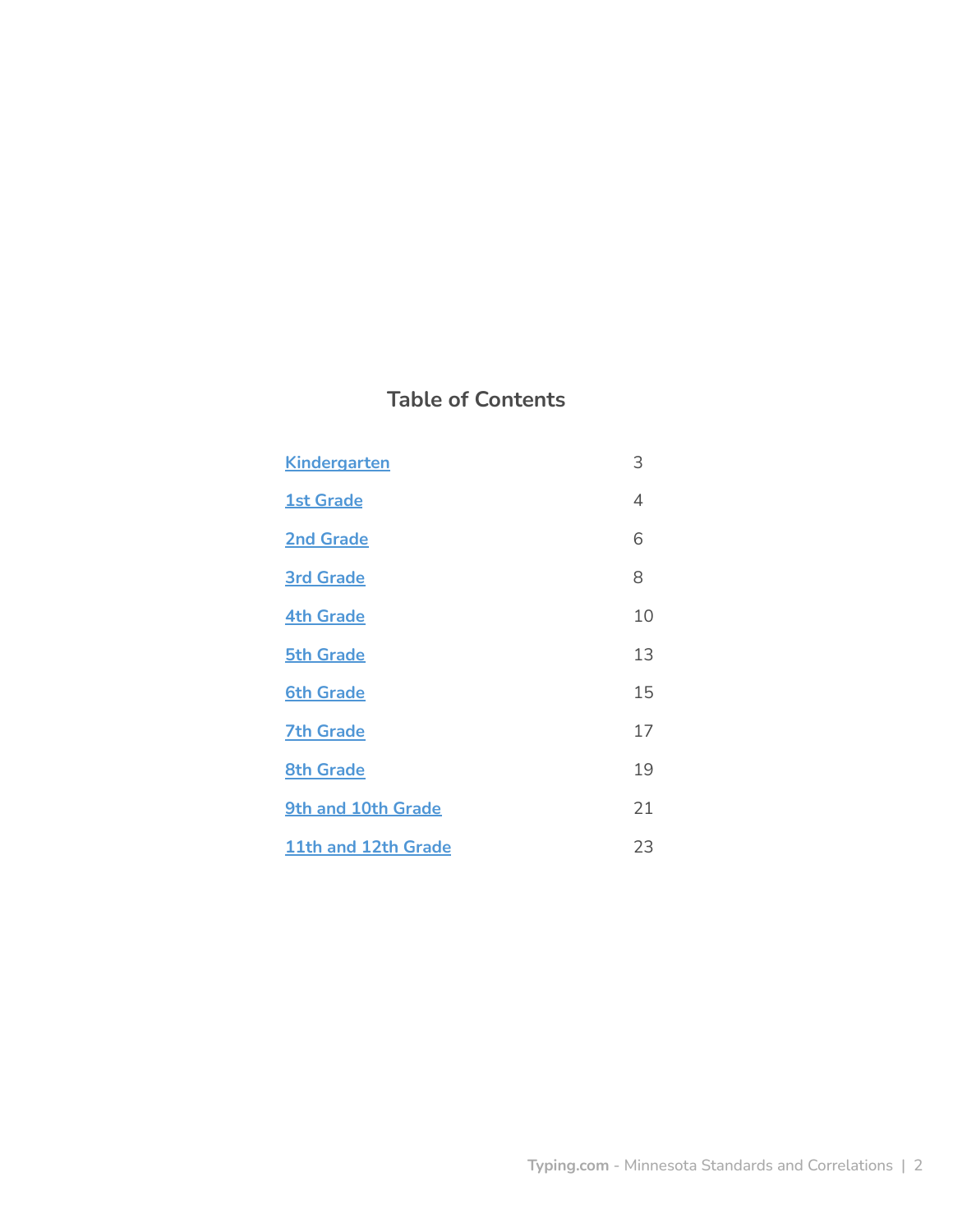<span id="page-2-0"></span>

## **Pre-keyboarding Skills**

#### **0.1.1.1.a**

Follow words from left to right, top to bottom, and page by page.

#### **Learn the Keys 1**

#### **0.1.1.1.a**

Follow words from left to right, top to bottom, and page by page.

#### **0.1.1.1.C**

Understand that words are separated by spaces in print.

#### **0.3.3.1**

Create written, oral, and digital content that communicates knowledge and ideas in a variety of presentation styles, with prompting and support.

## **Learn the Keys 2**

#### **0.1.1.1.a**

Follow words from left to right, top to bottom, and page by page.

#### **0.1.1.1.C**

Understand that words are separated by spaces in print.

#### **0.3.3.1**

Create written, oral, and digital content that communicates knowledge and ideas in a variety of presentation styles, with prompting and support.

## **Word Practice**

#### **0.1.1.1.a**

Follow words from left to right, top to bottom, and page by page.

#### **0.1.1.3.b**

Read high-frequency words, in and out of context, demonstrating both accuracy and automaticity.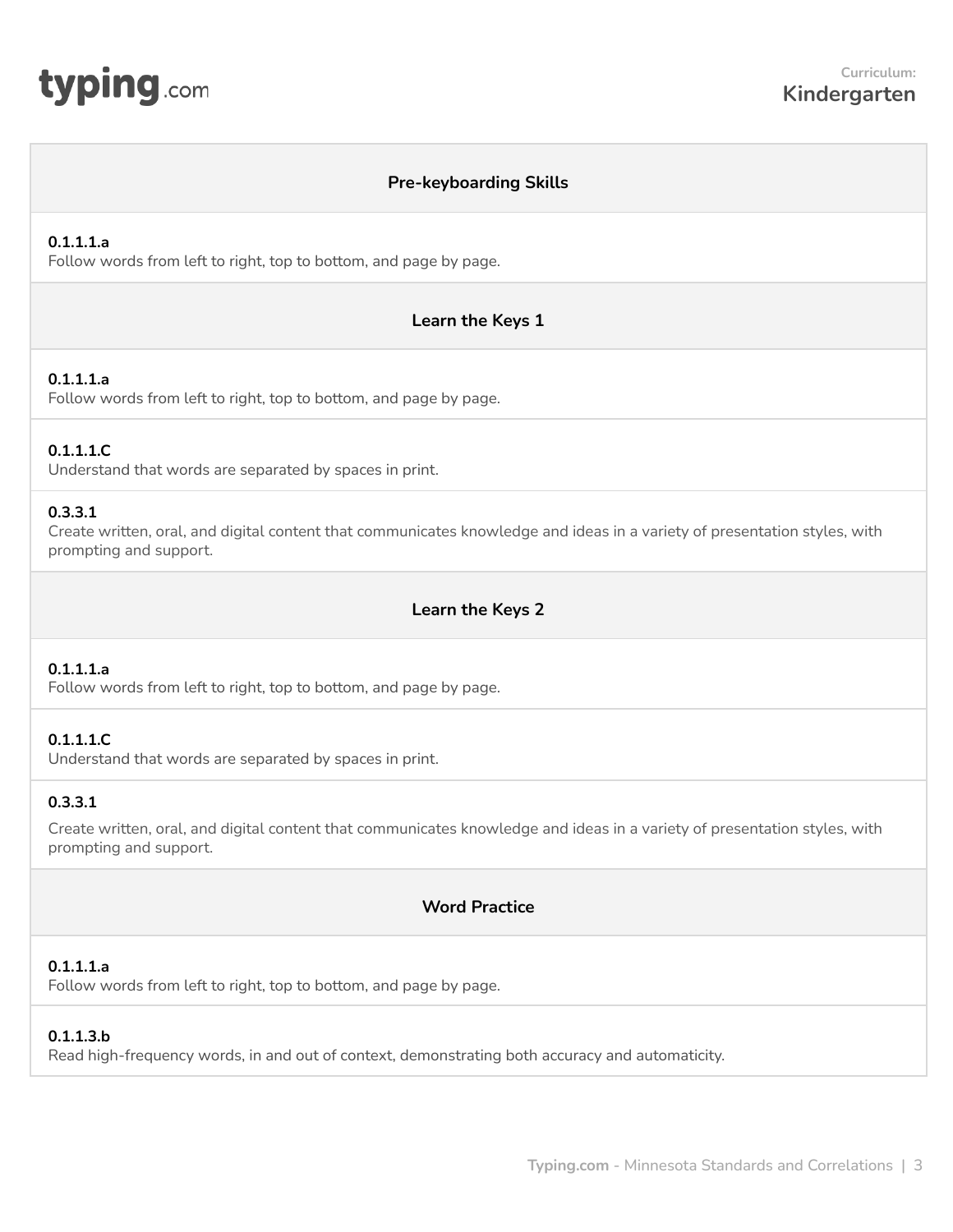# **0.3.3.1**

Create written, oral, and digital content that communicates knowledge and ideas in a variety of presentation styles, with prompting and support.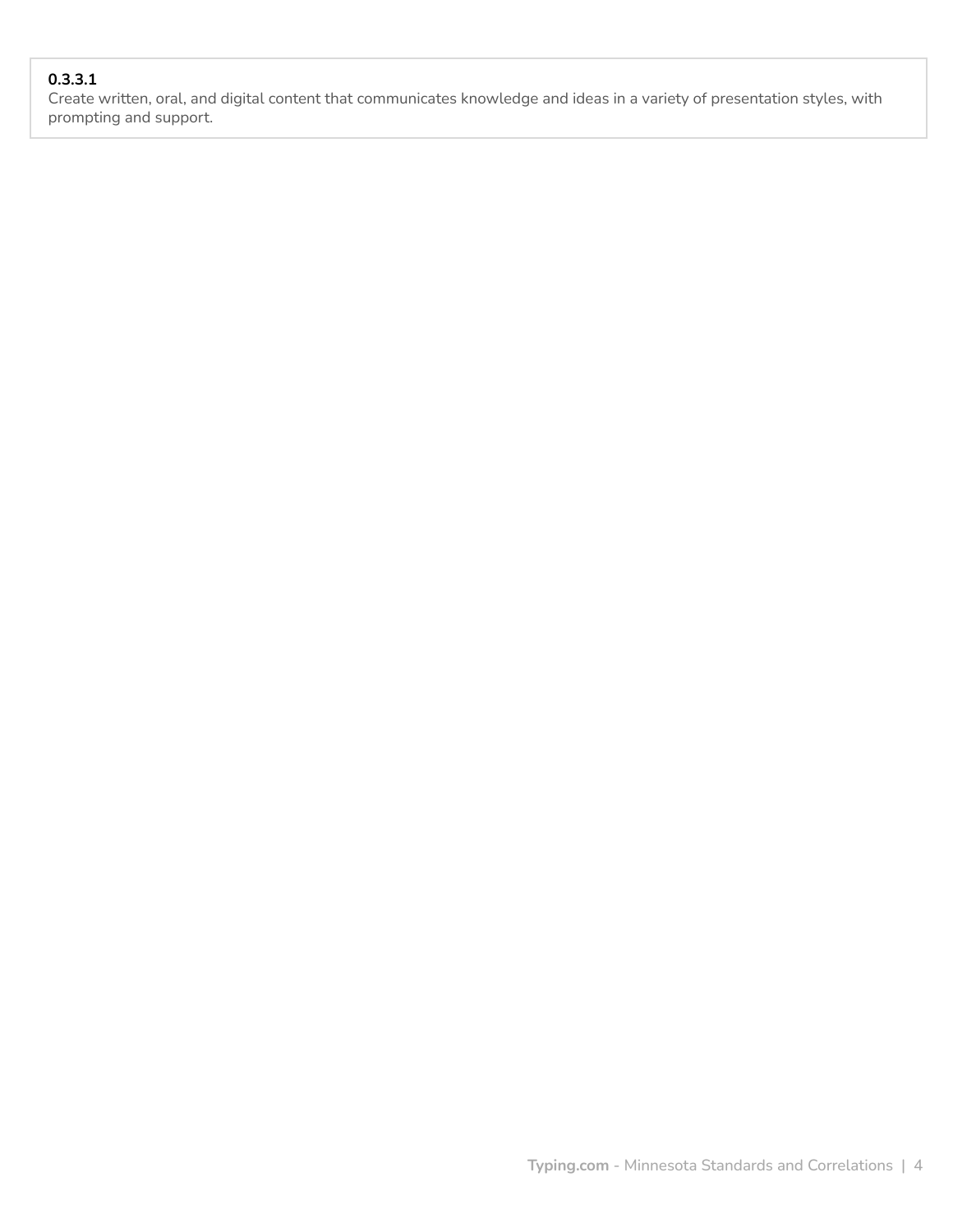## **Pre-Keyboarding**

## **Learn the Keys**

#### <span id="page-4-0"></span>**1.1.1.1.a**

Recognize the distinguishing features of a sentence (e.g., first word, capitalization, ending punctuation).

## **1.3.3.1**

Create written, oral, and digital content that communicates knowledge and ideas in a variety of presentation styles.

## **Punctuation & Numbers**

## **1.1.1.1.a**

Recognize the distinguishing features of a sentence (e.g., first word, capitalization, ending punctuation).

## **1.1.1.3.b**

Decode regularly spelled one-syllable words including final e and vowel teams, consonant digraphs and diphthongs, and inflectional suffixes and two-syllable words that follow six syllable types, demonstrating both accuracy and automaticity.

#### **1.3.3.1**

Create written, oral, and digital content that communicates knowledge and ideas in a variety of presentation styles.

# **Cross-Curricular Typing**

## **1.1.1.1.a**

Recognize the distinguishing features of a sentence (e.g., first word, capitalization, ending punctuation).

## **1.1.1.3.b**

Decode regularly spelled one-syllable words including final e and vowel teams, consonant digraphs and diphthongs, and inflectional suffixes and two-syllable words that follow six syllable types, demonstrating both accuracy and automaticity.

#### **1.1.1.3.c**

Read high-frequency words, in and out of context, demonstrating both accuracy and automaticity.

#### **1.3.3.1**

Create written, oral, and digital content that communicates knowledge and ideas in a variety of presentation styles.

## **Digital Citizenship & Communication**

## **1.1.1.1.a**

Recognize the distinguishing features of a sentence (e.g., first word, capitalization, ending punctuation).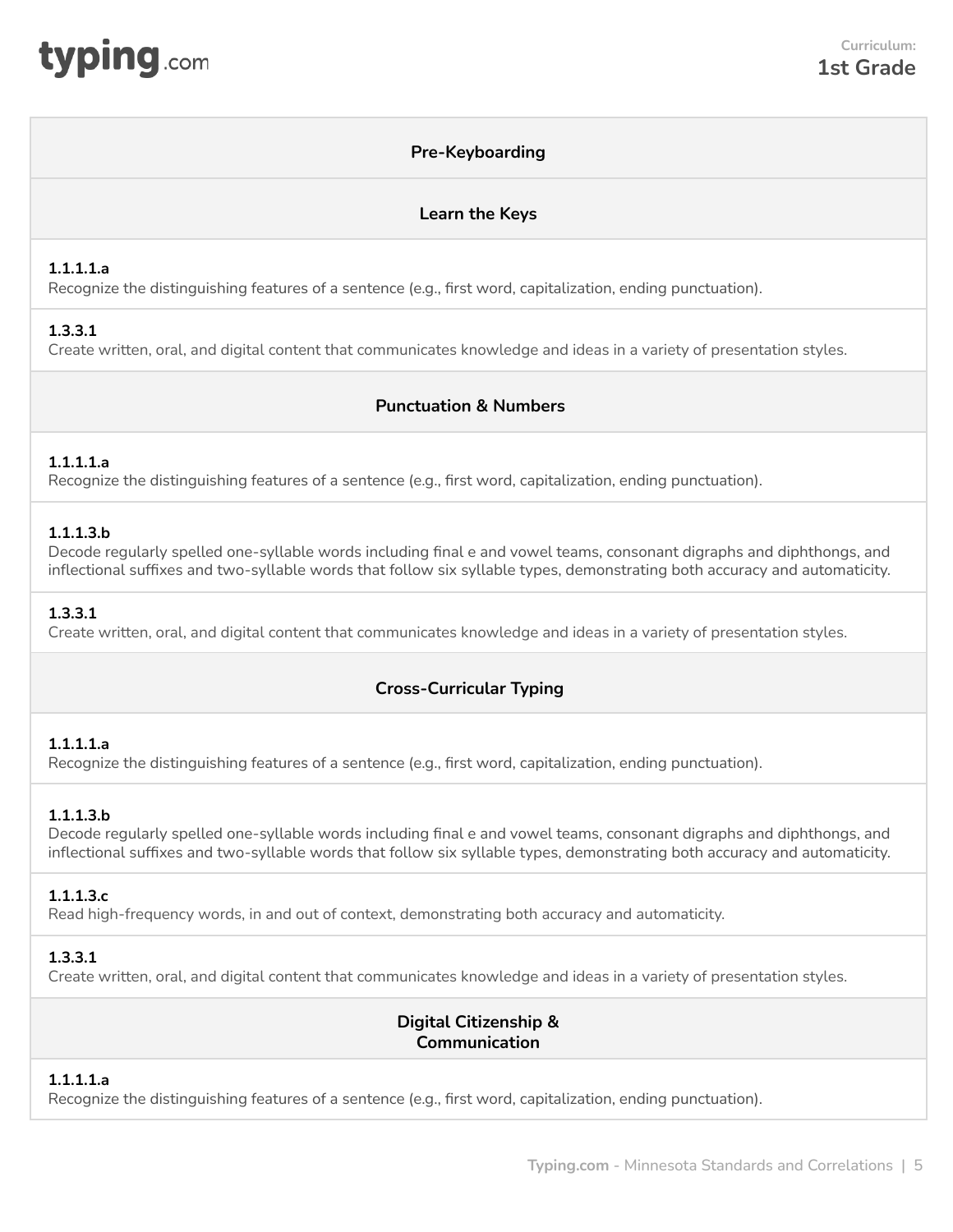## **1.1.1.3.b**

Decode regularly spelled one-syllable words including final e and vowel teams, consonant digraphs and diphthongs, and inflectional suffixes and two-syllable words that follow six syllable types, demonstrating both accuracy and automaticity.

## **1.3.3.1**

Create written, oral, and digital content that communicates knowledge and ideas in a variety of presentation styles.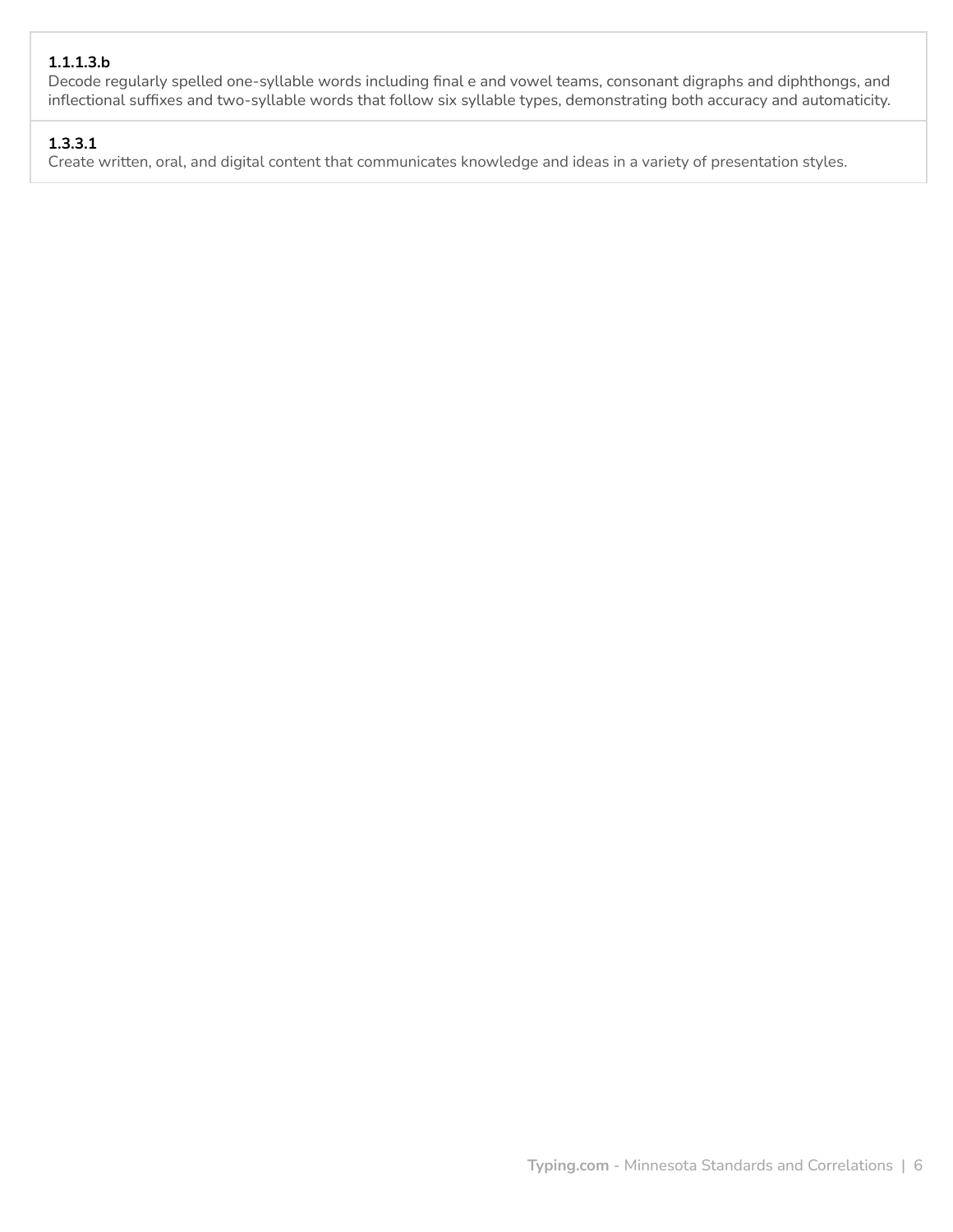<span id="page-6-0"></span>

#### **Pre-Keyboarding**

## **2.1.1.3**

Read grade-level texts fluently, with sufficient accuracy, rate, and expression to support comprehension.

## **Learn the Keys**

## **2.1.1.3**

Read grade-level texts fluently, with sufficient accuracy, rate, and expression to support comprehension.

## **2.3.3.1**

Create written, oral, and digital content that communicates knowledge and ideas including relevant facts and descriptive details, in a variety of presentation styles.

## **Punctuation & Numbers**

## **2.1.1.3**

Read grade-level texts fluently, with sufficient accuracy, rate, and expression to support comprehension.

## **2.2.1.1**

Use correct punctuation (end punctuation), spelling (high-frequency words), and capitalization (first word in sentence and proper nouns), authentically in writing.

## **2.3.3.1**

Create written, oral, and digital content that communicates knowledge and ideas including relevant facts and descriptive details, in a variety of presentation styles.

## **Cross-Curricular Typing**

## **2.1.1.2.c**

Read high-frequency words, in and out of context, demonstrating both accuracy and automaticity.

## **2.1.1.3**

Read grade-level texts fluently, with sufficient accuracy, rate, and expression to support comprehension.

## **2.3.3.1**

Create written, oral, and digital content that communicates knowledge and ideas including relevant facts and descriptive details, in a variety of presentation styles.

## **2.2.1.1**

Use correct punctuation (end punctuation), spelling (high-frequency words), and capitalization (first word in sentence and proper nouns), authentically in writing.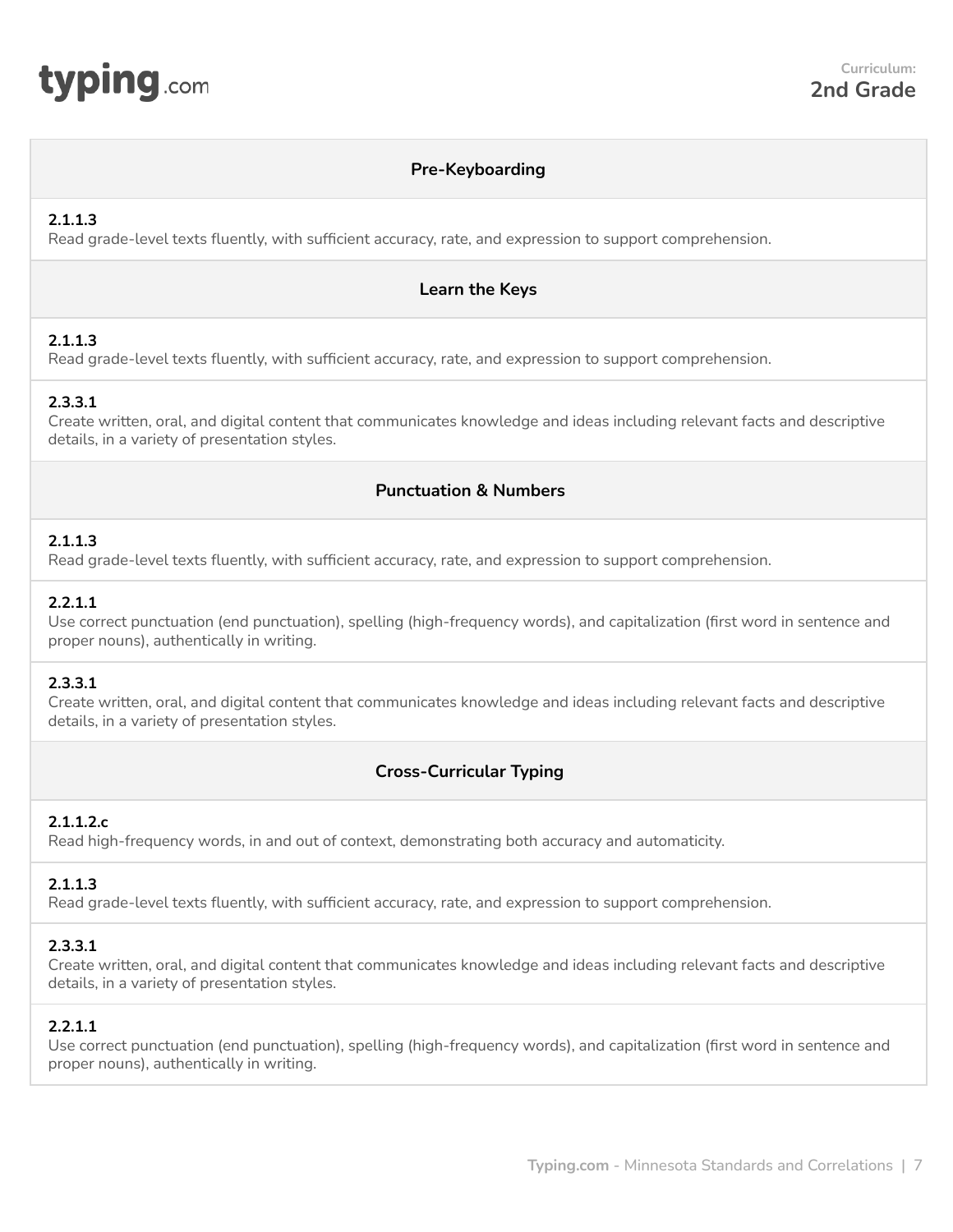#### **Digital Citizenship & Communication**

#### **2.1.1.3**

Read grade-level texts fluently, with sufficient accuracy, rate, and expression to support comprehension.

## **2.3.3.1**

Create written, oral, and digital content that communicates knowledge and ideas including relevant facts and descriptive details, in a variety of presentation styles.

## **Creative Writing**

## **2.1.1.3**

Read grade-level texts fluently, with sufficient accuracy, rate, and expression to support comprehension.

## **2.2.2.1**

Write routinely, including illustration, for a range of tasks, purposes, and audiences. (e.g., personal interest, enjoyment, academic tasks)

## **2.2.2.2**

Write to express ideas representing personal perspective, identity, and voice, as a part of a group.

## **2.2.4.1**

Write to state a personal opinion, provide several reasons for the opinion and include introductory and concluding statements.

#### **2.3.3.1**

Create written, oral, and digital content that communicates knowledge and ideas including relevant facts and descriptive details, in a variety of presentation styles.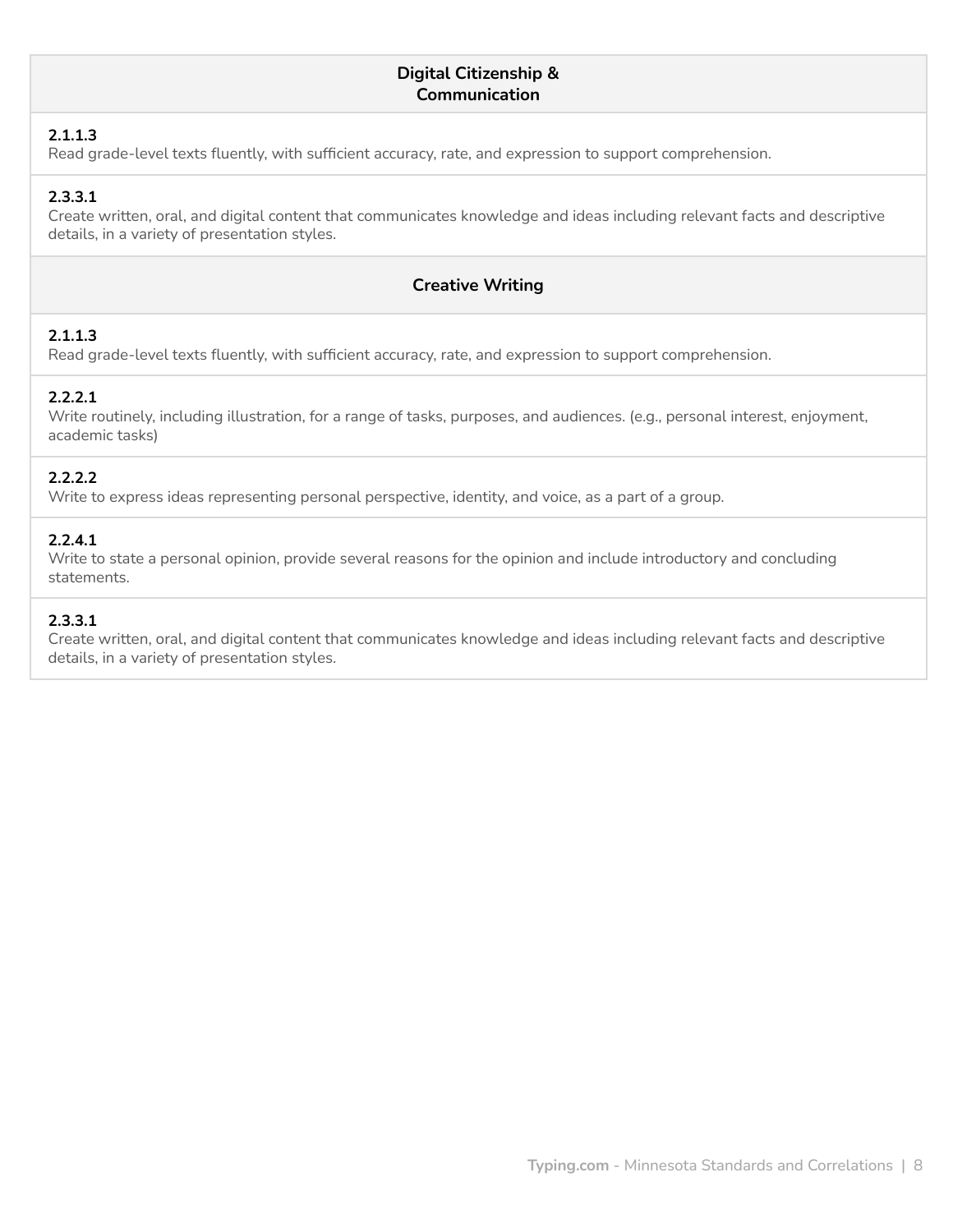<span id="page-8-0"></span>

#### **Pre-Keyboarding**

#### **3.1.1.1.b**

Decode multi-syllabic words

#### **3.1.1.2**

Read grade-level texts fluently, with sufficient accuracy, rate, and expression to support comprehension.

## **3.3.3.1**

Create written, oral, and digital content that communicates knowledge and ideas including relevant facts and descriptive details, in a variety of presentation styles.

#### **Learn the Keys**

#### **3.1.1.1.b**

Decode multi-syllabic words

#### **3.1.1.2**

Read grade-level texts fluently, with sufficient accuracy, rate, and expression to support comprehension.

#### **3.2.1.1**

Use correct punctuation (including commas in series and apostrophes), spelling, capitalization, and grammar, authentically in writing.

## **Punctuation & Advanced Keys**

#### **3.1.1.1.b**

Decode multi-syllabic words

#### **3.1.1.2**

Read grade-level texts fluently, with sufficient accuracy, rate, and expression to support comprehension.

#### **3.2.1.1**

Use correct punctuation (including commas in series and apostrophes), spelling, capitalization, and grammar, authentically in writing.

#### **3.3.3.1**

Create written, oral, and digital content that communicates knowledge and ideas including relevant facts and descriptive details, in a variety of presentation styles.

## **Cross-Curricular Typing**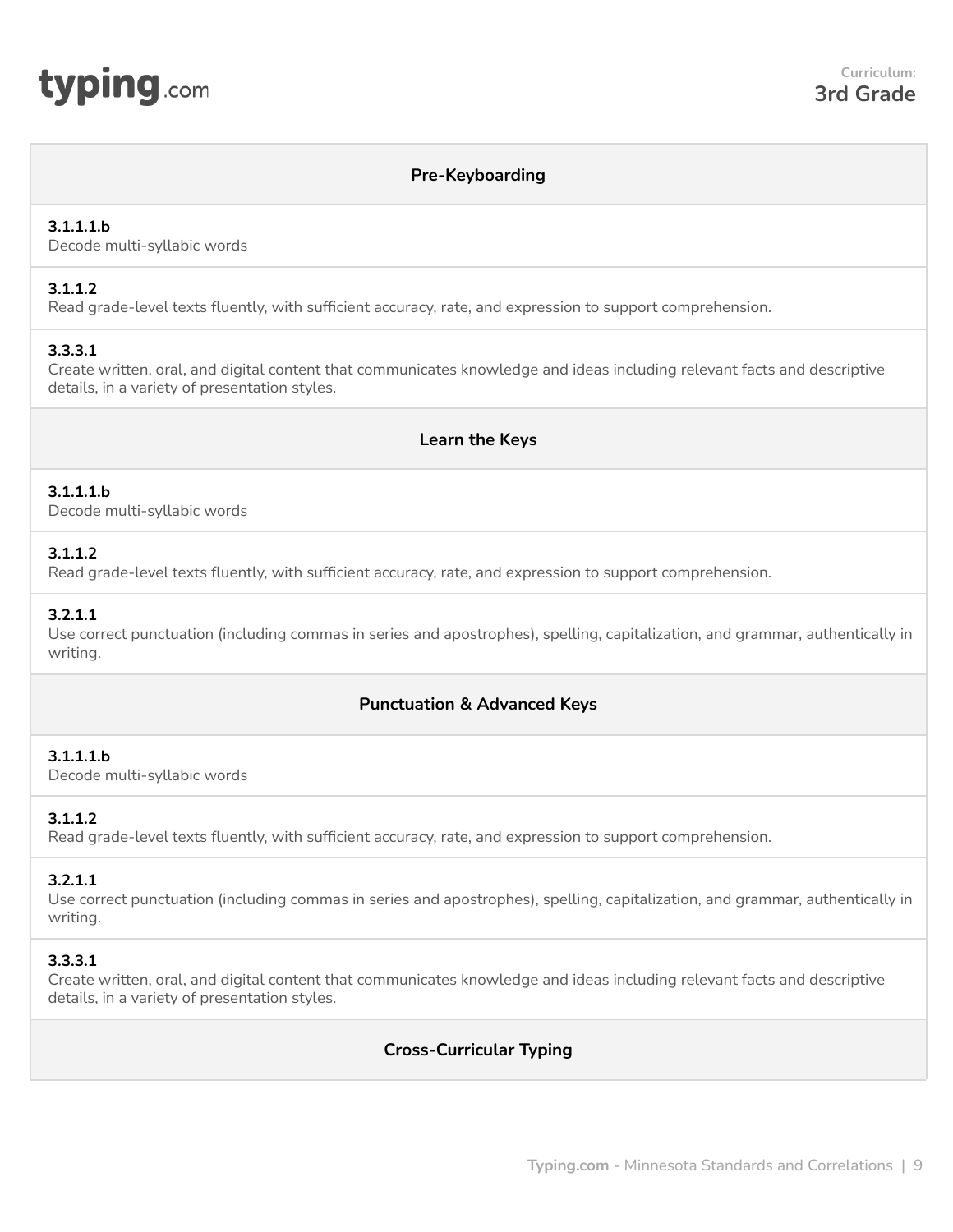## **3.1.1.1.a**

Identify, know the meaning of, and read words with common prefixes and suffixes.

#### **3.1.1.1.b**

Decode multi-syllabic words

## **3.1.1.2**

Read grade-level texts fluently, with sufficient accuracy, rate, and expression to support comprehension.

## **3.1.8.2**

Determine the meaning of general academic and domain-specific vocabulary and phrases in informational text.

## **3.2.1.1**

Use correct punctuation (including commas in series and apostrophes), spelling, capitalization, and grammar, authentically in writing.

## **3.3.3.1**

Create written, oral, and digital content that communicates knowledge and ideas including relevant facts and descriptive details, in a variety of presentation styles.

## **Digital Citizenship & Communication**

## **3.1.1.1.b**

Decode multi-syllabic words.

## **3.1.1.2**

Read grade-level texts fluently, with sufficient accuracy, rate, and expression to support comprehension.

## **3.2.1.1**

Use correct punctuation (including commas in series and apostrophes), spelling, capitalization, and grammar, authentically in writing.

## **3.3.3.1**

Create written, oral, and digital content that communicates knowledge and ideas including relevant facts and descriptive details, in a variety of presentation styles.

# **Creative Writing**

# **3.1.1.2**

Read grade-level texts fluently, with sufficient accuracy, rate, and expression to support comprehension.

# **3.2.1.1**

Use correct punctuation (including commas in series and apostrophes), spelling, capitalization, and grammar, authentically in writing.

## **3.2.2.1**

Write routinely for a range of tasks, purposes, and audiences. (e.g., personal interest, enjoyment, academic tasks)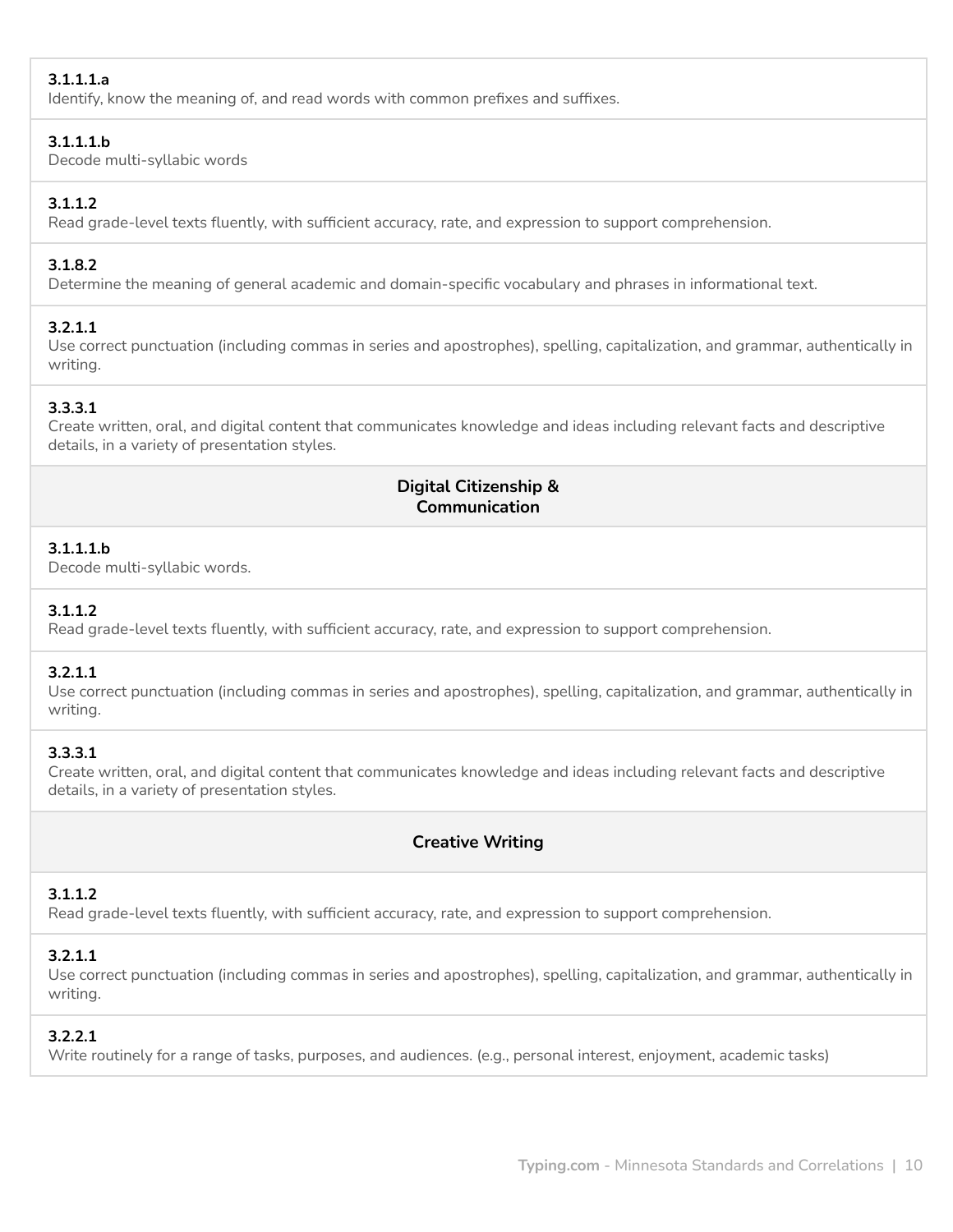## **3.2.4.1**

Write to argue, providing and organizing evidence for supporting points, and using linking words and phrases.

## **3.2.4.2**

Write to persuade blending opinion and facts that support the opinion.

## **3.2.6.1**

Write to tell a story, describing thoughts and feelings to develop characters as they interact with conflict.

## **3.3.3.1**

Create written, oral, and digital content that communicates knowledge and ideas including relevant facts and descriptive details, in a variety of presentation styles.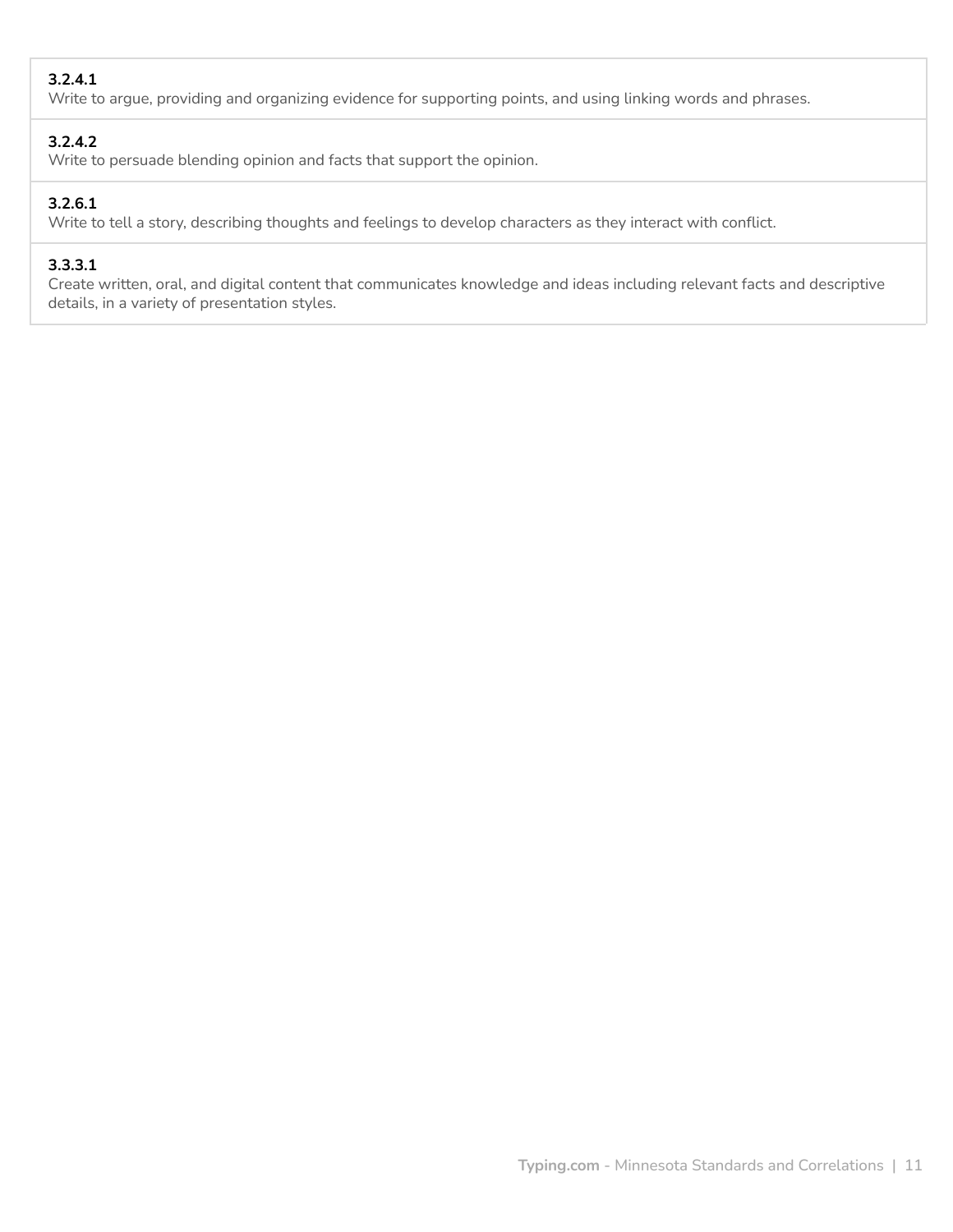<span id="page-11-0"></span>

#### **Pre-Keyboarding**

#### **4.1.1.2**

Read grade-level texts fluently, with sufficient accuracy, rate, and expression to support comprehension.

#### **Learn the Keys**

#### **4.1.1.2**

Read grade-level texts fluently, with sufficient accuracy, rate, and expression to support comprehension.

## **Punctuation & Advanced Keys**

#### **4.1.1.2**

Read grade-level texts fluently, with sufficient accuracy, rate, and expression to support comprehension.

#### **4.2.1.1**

Use correct punctuation (including punctuation of dialogue and commas with clauses), spelling, capitalization, and grammar, authentically in writing.

## **Cross-Curricular Typing**

#### **4.1.1.1**

Know and apply grade-level phonics and word analysis skills in decoding words: Use knowledge of letter-sound correspondences, syllabication patterns, and word origin (AngloSaxon) to decode and comprehend unfamiliar multi-syllabic words in and out of context.

#### **4.1.1.2**

Read grade-level texts fluently, with sufficient accuracy, rate, and expression to support comprehension.

#### **4.1.4.2**

Determine a theme or central idea of a story, drama, or poem from details in the text.

#### **4.1.5.2**

Describe the informational text structure (including, but not limited to sequence and chronology) of events, ideas, concepts, or information in a text or part of a text.

#### **4.1.8.2**

Demonstrate understanding of word origins (morphology and etymology) in academic vocabulary.

#### **4.2.1.1**

Use correct punctuation (including punctuation of dialogue and commas with clauses), spelling, capitalization, and grammar, authentically in writing.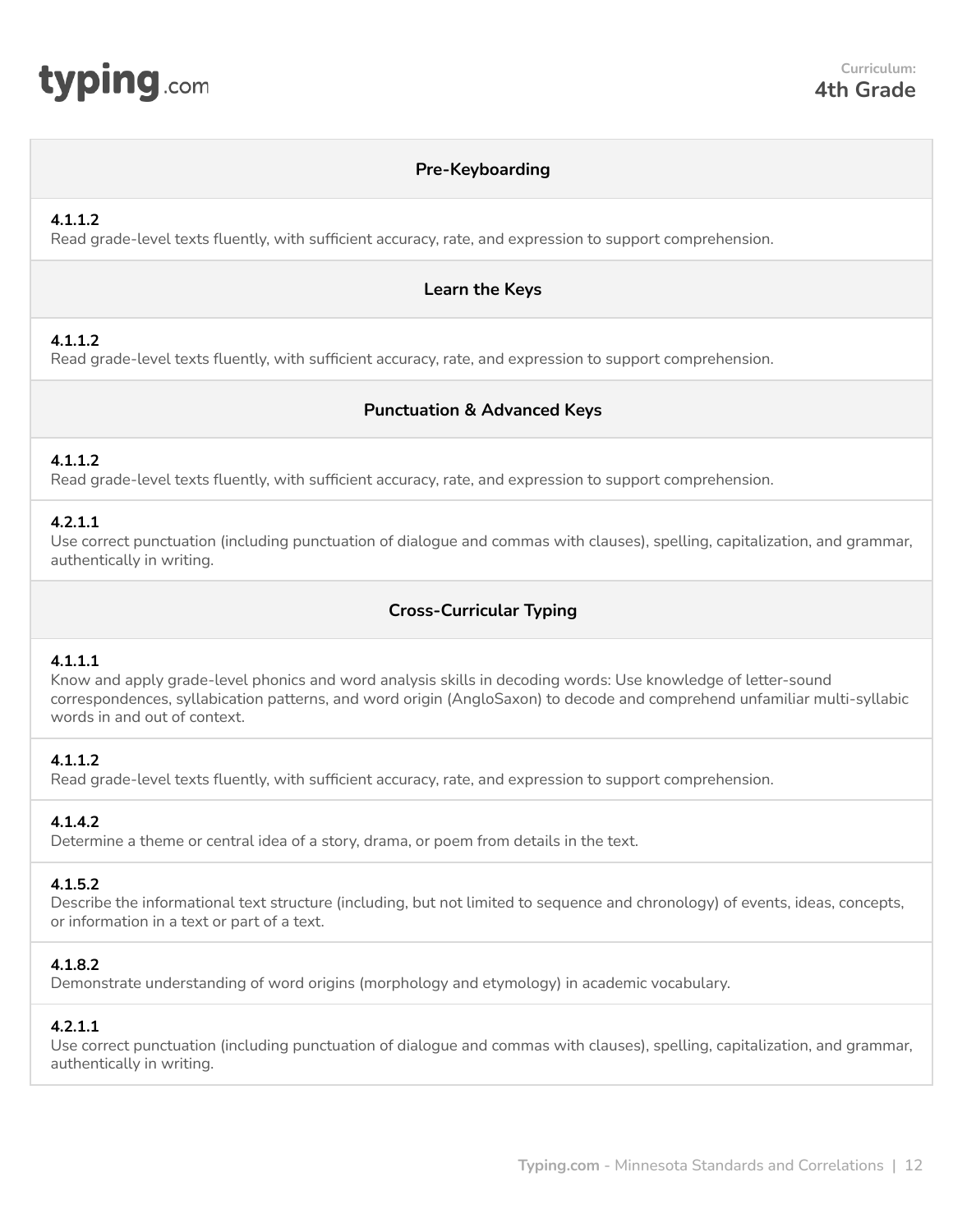## **4.3.3.1**

Create written, oral, and digital content that communicates knowledge and ideas in an organized manner, including relevant and credible facts and descriptive details to support central ideas or themes, in a variety of presentation styles.

# **Digital Citizenship & Communication**

## **4.1.1.2**

Read grade-level texts fluently, with sufficient accuracy, rate, and expression to support comprehension.

#### **4.2.1.1**

Use correct punctuation (including punctuation of dialogue and commas with clauses), spelling, capitalization, and grammar, authentically in writing.

#### **4.3.3.1**

Create written, oral, and digital content that communicates knowledge and ideas in an organized manner, including relevant and credible facts and descriptive details to support central ideas or themes, in a variety of presentation styles.

## **Creative Writing**

#### **4.1.1.2**

Read grade-level texts fluently, with sufficient accuracy, rate, and expression to support comprehension.

#### **4.2.1.1**

Use correct punctuation (including punctuation of dialogue and commas with clauses), spelling, capitalization, and grammar, authentically in writing.

#### **4.2.2.1**

Write routinely for a range of tasks, purposes, and audiences. (e.g., personal interest, enjoyment, academic tasks)

#### **4.2.3.2**

Use words, phrases, and punctuation to convey ideas precisely, in formal and informal writing contexts.

## **4.2.4.1**

Write to argue, including an introduction and conclusion, building on skills from previous years.

## **4.2.4.2**

Write to persuade, including an introduction and conclusion, building on skills from previous years.

#### **4.2.6.1**

Write to create, developing literary elements, including character, setting, conflict, and resolution with detail in a variety of literary forms. (e.g., poetry, stories, plays).

#### **4.3.3.1**

Create written, oral, and digital content that communicates knowledge and ideas in an organized manner, including relevant and credible facts and descriptive details to support central ideas or themes, in a variety of presentation styles.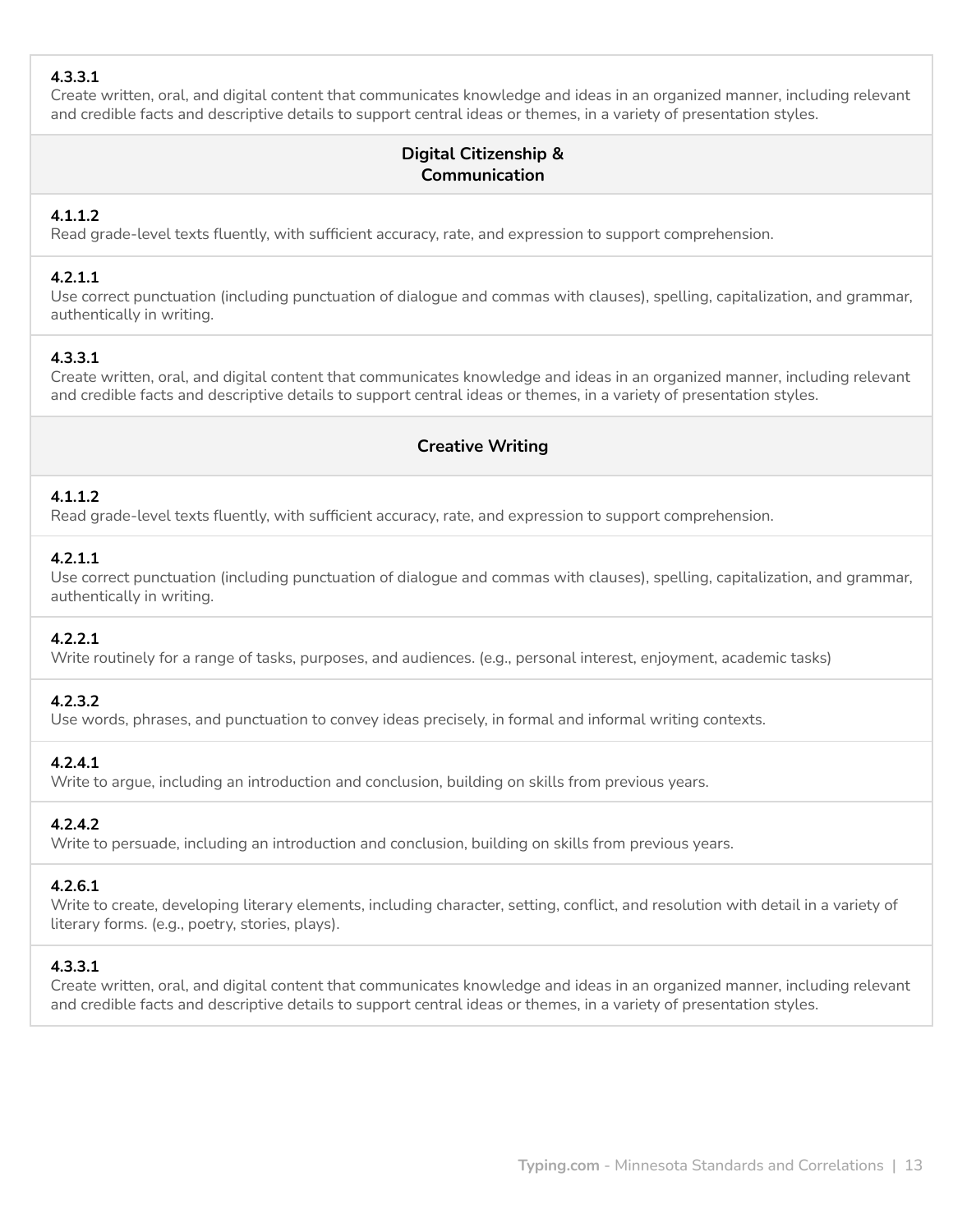<span id="page-13-0"></span>

#### **Pre-Keyboarding**

#### **5.1.1.2**

Read grade-level texts fluently, with sufficient accuracy, rate, and expression to support comprehension.

#### **5.1.8.2**

Interpret words and phrases in academic, technical, and domain-specific vocabulary.

#### **Learn the Keys**

#### **5.1.1.2**

Read grade-level texts fluently, with sufficient accuracy, rate, and expression to support comprehension.

#### **5.1.8.2**

Interpret words and phrases in academic, technical, and domain-specific vocabulary.

#### **5.2.1.1**

Use correct punctuation (including semicolons and colons), spelling, capitalization, and grammar, authentically in writing.

## **Punctuation & Advanced Keys**

#### **5.1.1.2**

Read grade-level texts fluently, with sufficient accuracy, rate, and expression to support comprehension.

#### **5.1.8.2**

Interpret words and phrases in academic, technical, and domain-specific vocabulary.

#### **5.2.1.1**

Use correct punctuation (including semicolons and colons), spelling, capitalization, and grammar, authentically in writing.

# **Cross-Curricular Typing**

#### **5.1.1.1**

Know and apply grade-level phonics and word analysis skills in decoding words: Use knowledge of letter-sound correspondences, syllabication patterns, and word origin (French and Latin) to decode and comprehend unfamiliar multi-syllabic words in and out of context.

#### **5.1.1.2**

Read grade-level texts fluently, with sufficient accuracy, rate, and expression to support comprehension.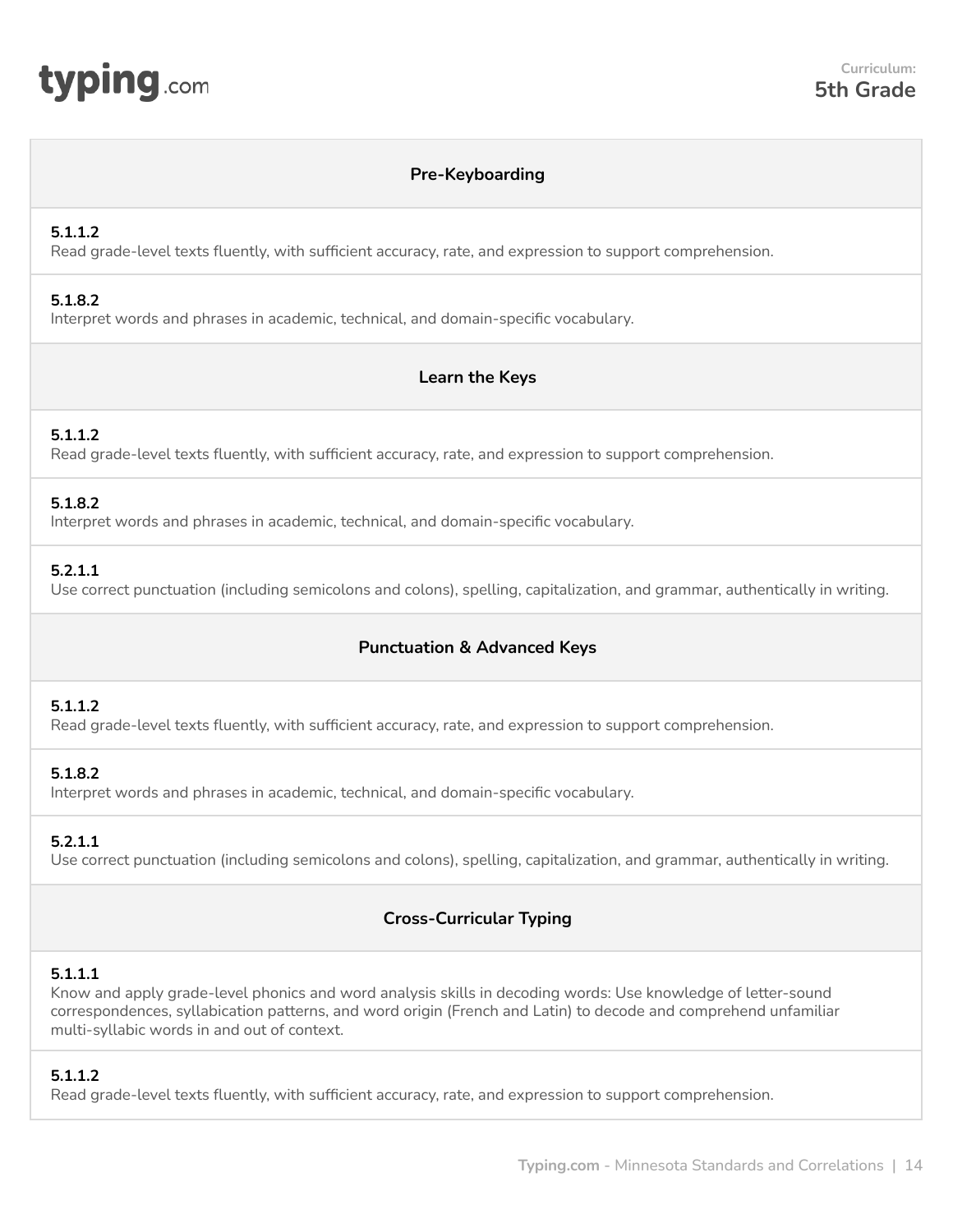## **5.1.4.2**

Determine a theme or central idea of a text and how it is developed or conveyed through specific details.

#### **5.1.5.2**

Identify the effects of the various informational text structures (including, but not limited to, sequence, chronology, and description) on a text or part of a text.

## **5.1.8.2**

Interpret words and phrases in academic, technical, and domain-specific vocabulary.

#### **5.2.1.1**

Use correct punctuation (including semicolons and colons), spelling, capitalization, and grammar, authentically in writing.

# **Digital Citizenship & Communication**

## **5.1.1.2**

Read grade-level texts fluently, with sufficient accuracy, rate, and expression to support comprehension.

#### **5.1.8.2**

Interpret words and phrases in academic, technical, and domain-specific vocabulary.

#### **5.2.1.1**

Use correct punctuation (including semicolons and colons), spelling, capitalization, and grammar, authentically in writing.

## **5.3.3.2**

Create and share work, using self-selected digital tools, and articulate how chosen tools meet the task, purpose, and audience, demonstrating understanding of digital footprint.

## **Creative Writing**

## **5.1.1.2**

Read grade-level texts fluently, with sufficient accuracy, rate, and expression to support comprehension.

## **5.2.1.1**

Use correct punctuation (including semicolons and colons), spelling, capitalization, and grammar, authentically in writing.

## **5.2.2.1**

Write routinely for a range of tasks, purposes, and audiences. (e.g., personal interest, enjoyment, academic tasks)

## **5.2.3.2**

Use words, phrases, punctuation, and sentences to convey ideas precisely, appropriate to intended audience and context.

## **5.2.4.1**

Write to argue, situating argument in an explanation of a broad topic, building on skills from previous years.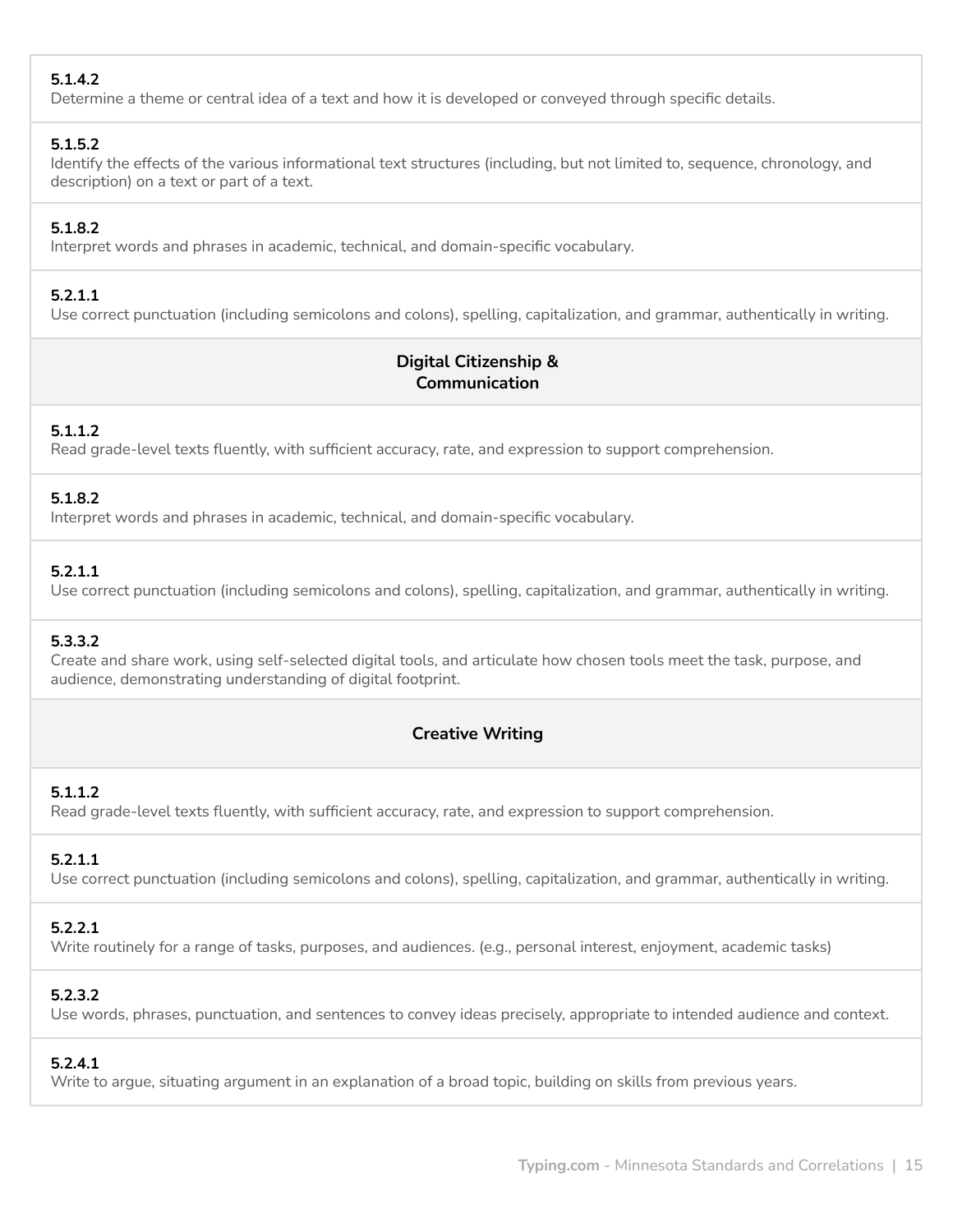## **5.2.4.2**

Write to persuade, employing emotional strategies (e.g., manipulation, motivation, inspiration), building on skills from previous years.

## **5.3.3.2**

Create and share work, using self-selected digital tools, and articulate how chosen tools meet the task, purpose, and audience, demonstrating understanding of digital footprint.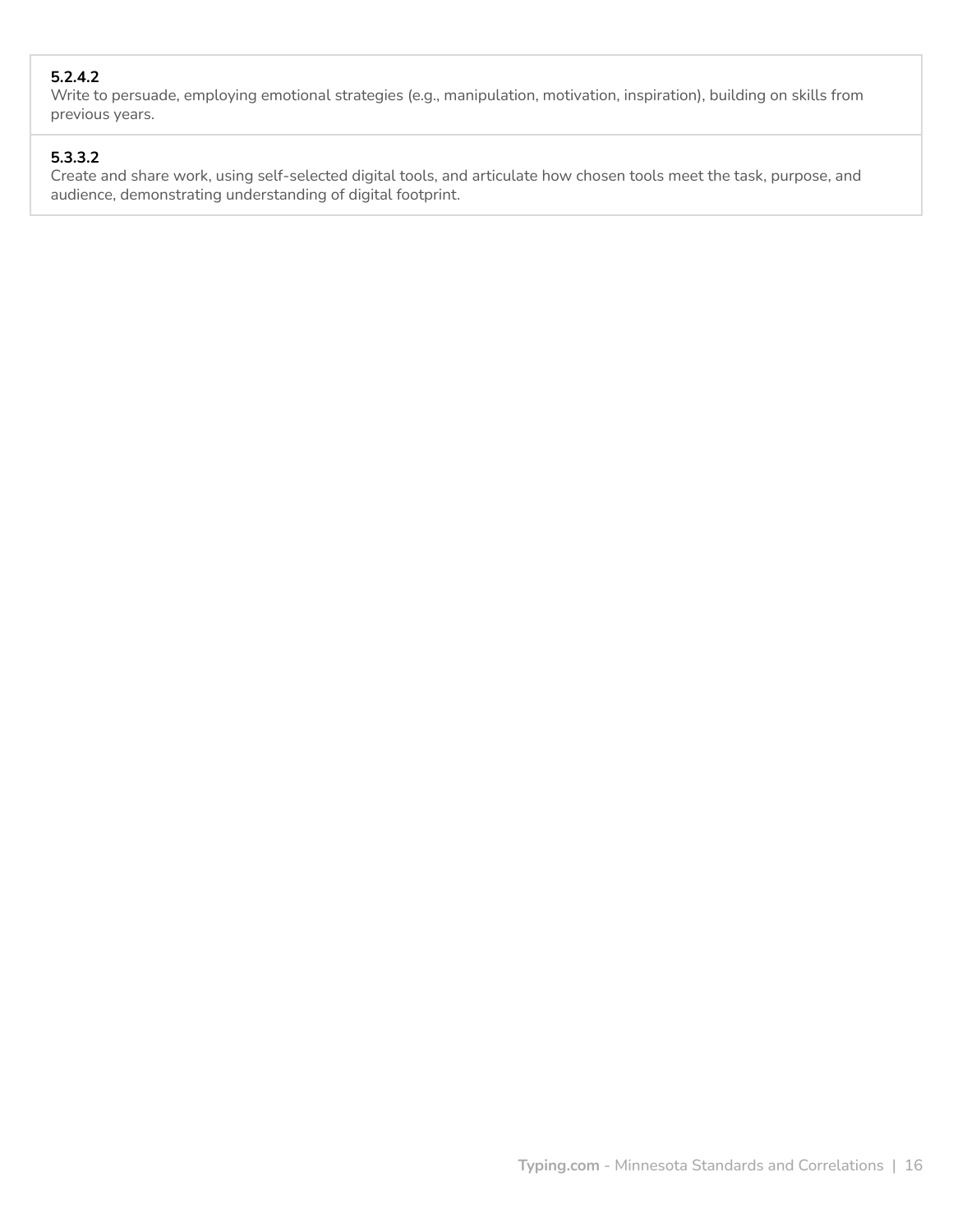<span id="page-16-0"></span>

## **Tech Readiness**

#### **6.1.2.2**

Select, read, and comprehend texts that address academic tasks, proficiently at grade 6 text complexity.

#### **Learn the Keys**

## **6.1.2.2**

Select, read, and comprehend texts that address academic tasks, proficiently at grade 6 text complexity.

## **Punctuation & Advanced Keys**

#### **6.1.2.2**

Select, read, and comprehend texts that address academic tasks, proficiently at grade 6 text complexity.

#### **6.2.1.1**

Use correct punctuation (including dashes, hyphens, and ellipses), spelling, capitalization, and grammar, authentically in writing.

## **Cross-Curricular Typing**

#### **6.1.1.1**

Know and apply grade-level phonics and word analysis skills in decoding words: Use knowledge of letter-sound correspondences, syllabication patterns, and word origin (Greek) to decode and comprehend unfamiliar multisyllabic words in and out of context.

## **6.1.2.2**

Select, read, and comprehend texts that address academic tasks, proficiently at grade 6 text complexity.

#### **6.1.4.2**

Distinguish between stated and inferred central ideas; determine the themes and central ideas and support determination with evidence and inferences drawn from the text.

#### **6.1.8.2**

Examine academic and technical vocabulary in informational text through study of word origins (morphology and etymology) and use of reference tools.

#### **6.2.1.1**

Use correct punctuation (including dashes, hyphens, and ellipses), spelling, capitalization, and grammar, authentically in writing.

> **Digital Citizenship & Communication**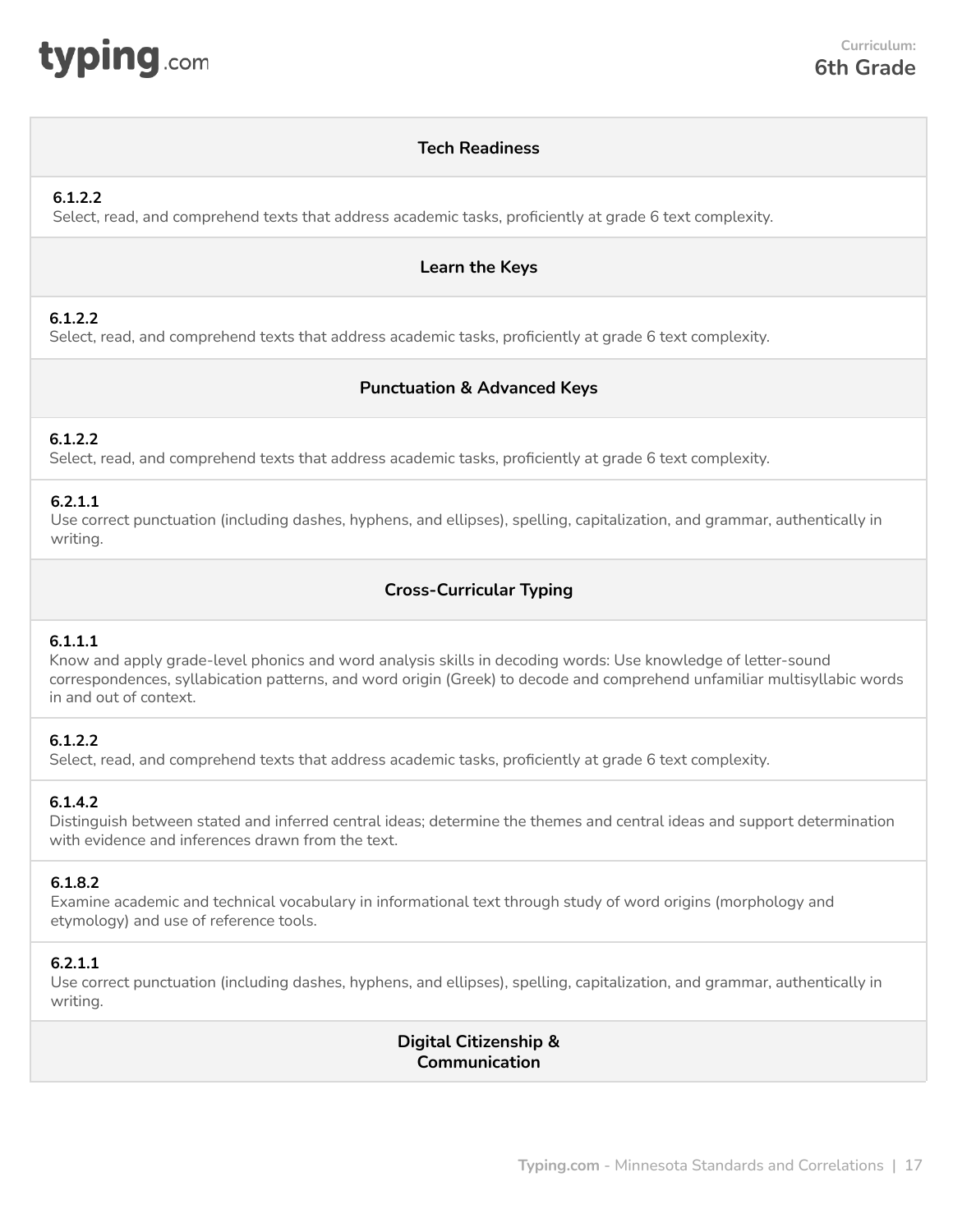# **6.1.2.2**

Select, read, and comprehend texts that address academic tasks, proficiently at grade 6 text complexity.

## **6.2.1.1**

Use correct punctuation (including dashes, hyphens, and ellipses), spelling, capitalization, and grammar, authentically in writing.

## **6.3.3.2**

Create and share, individually or in a collaborative group, an informative multimedia work or digital communication, choosing tools to meet the task, purpose, and audience, demonstrating understanding of digital footprint.

## **Creative Writing**

## **6.1.2.2**

Select, read, and comprehend texts that address academic tasks, proficiently at grade 6 text complexity.

## **6.2.1.1**

Use correct punctuation (including dashes, hyphens, and ellipses), spelling, capitalization, and grammar, authentically in writing.

## **6.2.2.1**

Write routinely for a range of tasks (e.g., personal interest, enjoyment, academic tasks), purposes, and audiences, choosing topics and format.

## **6.2.4.1**

Write to argue, articulating both an argument and a counter-argument, building on skills from previous years.

## **6.2.4.2**

Write to persuade, employing emotional strategies (e.g., manipulation, motivation, inspiration) and articulating benefits of the strategies used, building on skills from previous years.

## **6.3.2.1**

Use vocabulary, language, structure, and features of spoken language to communicate ideas precisely, in a variety of forms including digital and face-to-face interactions, considering audience and context.

## **6.3.3.2**

Create and share, individually or in a collaborative group, an informative multimedia work or digital communication, choosing tools to meet the task, purpose, and audience, demonstrating understanding of digital footprint.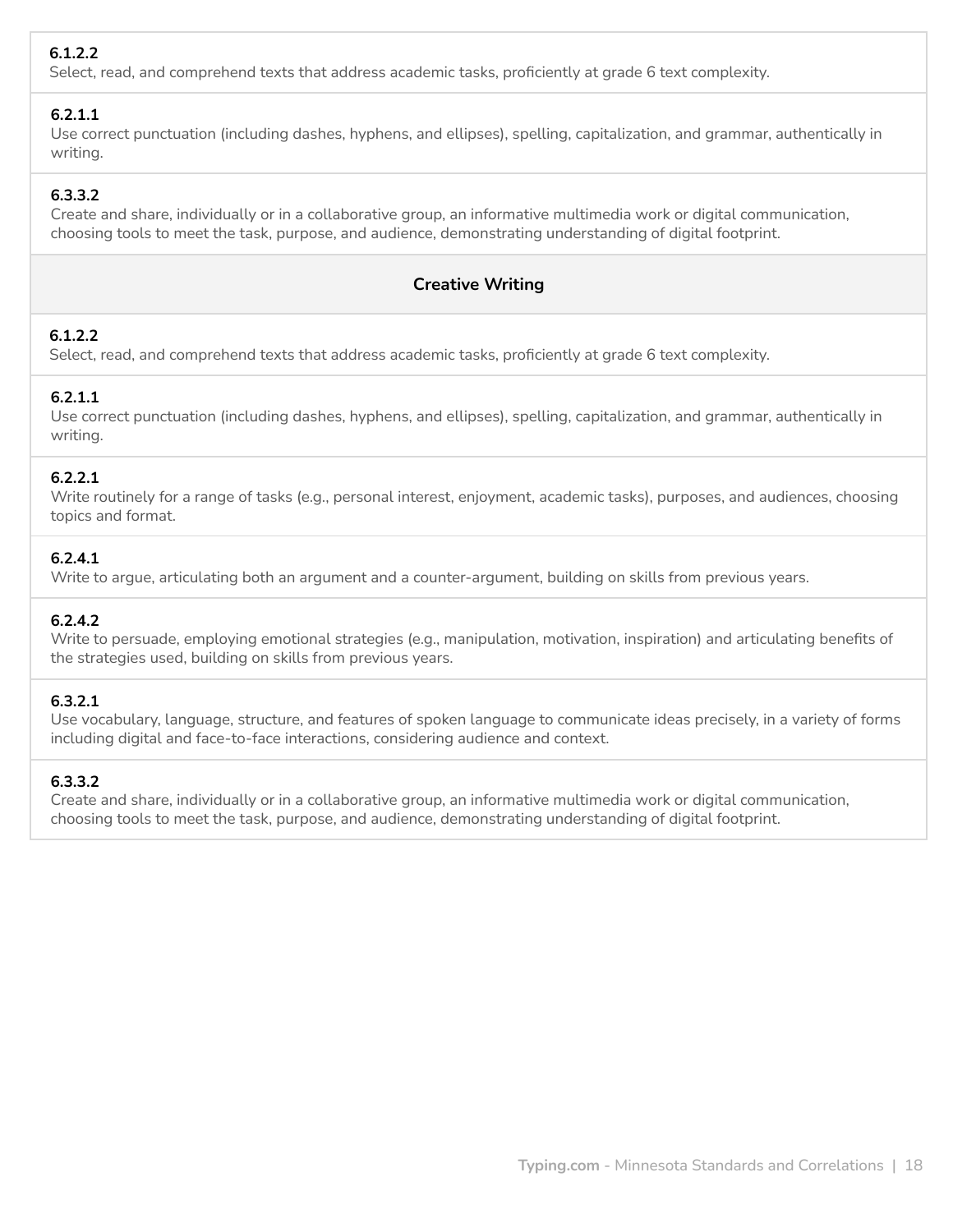<span id="page-18-0"></span>

## **Tech Readiness**

## **7.1.2.2**

Select, read, and comprehend texts that address academic tasks, proficiently at grade 7 text complexity.

#### **Learn the Keys**

## **7.1.2.2**

Select, read, and comprehend texts that address academic tasks, proficiently at grade 7 text complexity.

## **Punctuation & Advanced Keys**

## **7.1.2.2**

Select, read, and comprehend texts that address academic tasks, proficiently at grade 7 text complexity.

## **Cross-Curricular Typing**

## **7.1.2.2**

Select, read, and comprehend texts that address academic tasks, proficiently at grade 7 text complexity.

## **7.1.5.2**

Analyze the informational text structure (including, but not limited to, compare/contrast, cause/effect, and problem/solution) used including how the major sections contribute to the whole and to the development of ideas.

## **7.1.8.1**

Determine the meaning of words and phrases as they are used in a literary text, including figurative and connotative meanings.

# **Digital Citizenship & Communication**

## **7.1.2.2**

Select, read, and comprehend texts that address academic tasks, proficiently at grade 7 text complexity.

## **7.3.3.2**

Create and share, individually or in a collaborative group, an artistic or entertaining multi-media work or digital communication, choosing tools to meet the task, purpose, and audience, demonstrating understanding of digital footprint.

## **Creative Writing**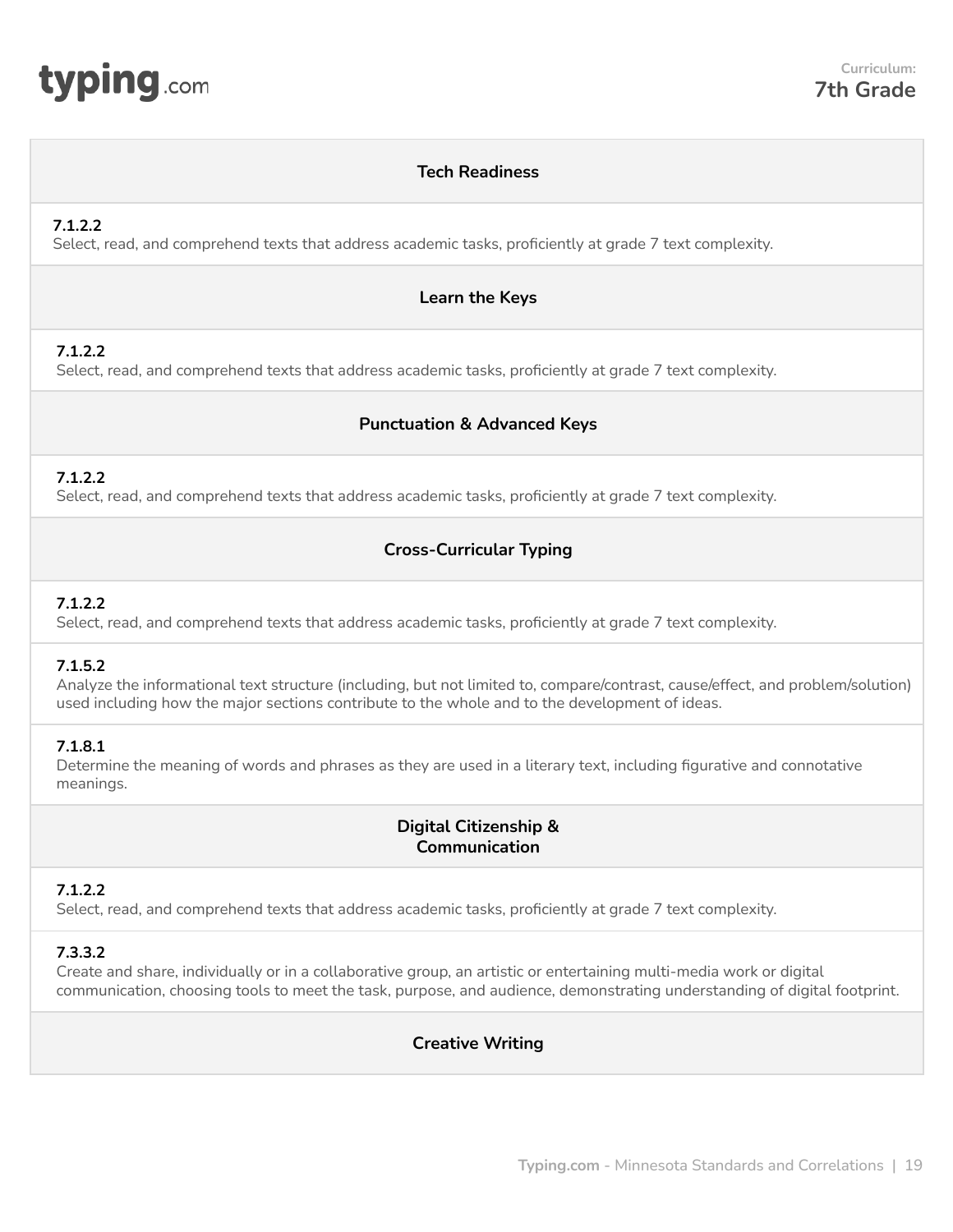# **7.1.2.2**

Select, read, and comprehend texts that address academic tasks, proficiently at grade 7 text complexity.

## **7.2.2.1**

Write routinely for a range of tasks, purposes, and audiences, choosing topics and format. (e.g., personal interest, enjoyment, academic tasks)

# **7.2.4.1**

Write to argue, providing and organizing evidence of both an argument and a counterargument, building on skills from previous years.

## **7.2.4.2**

Write to persuade, articulating both a passionate opinion and strong facts that support the opinion, building on skills from previous years.

# **7.2.6.1**

Write to create, establishing context and narrator perspective, applying literary techniques to impact style, tone, and plot in various literary forms. (e.g., poetry, plays, autobiography, biography, story, myth)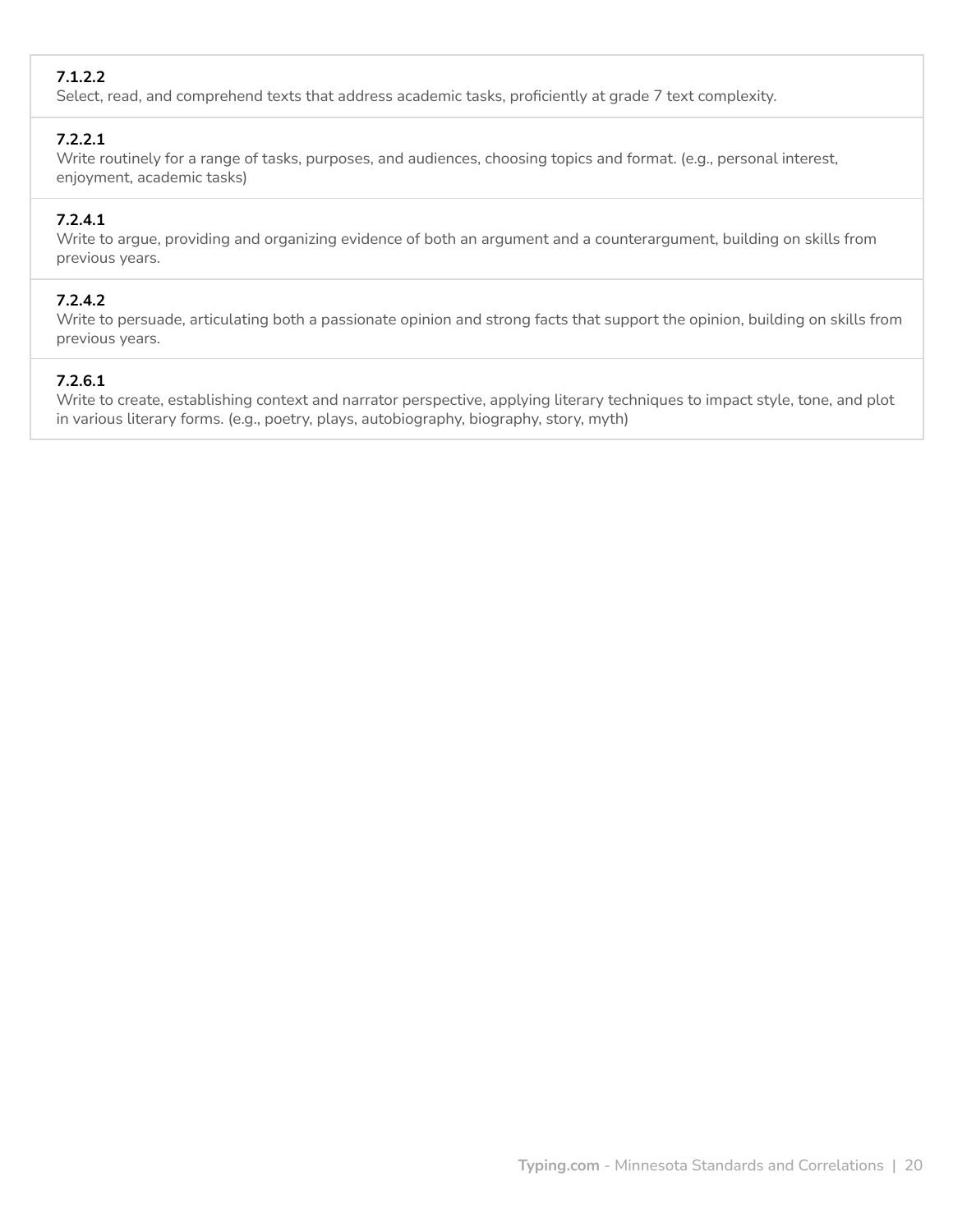<span id="page-20-0"></span>

#### **Tech Readiness**

#### **8.1.2.2**

Select, read, and comprehend texts that address academic tasks, proficiently at grade 8 text complexity.

#### **Learn the Keys**

#### **8.1.2.2**

Select, read, and comprehend texts that address academic tasks, proficiently at grade 8 text complexity.

#### **Punctuation & Advanced Keys**

#### **8.1.2.2**

Select, read, and comprehend texts that address academic tasks, proficiently at grade 8 text complexity.

#### **Cross-Curricular Typing**

#### **8.1.2.2**

Select, read, and comprehend texts that address academic tasks, proficiently at grade 8 text complexity.

#### **8.1.4.2**

Determine multiple themes or central ideas of a single text and analyze its development over the course of the text.

#### **8.1.5.2**

Analyze the informational text structure (including, but not limited to, cause/effect, problem/solution, and proposition/support) highlighting the role that a particular sentence or paragraph has in developing and refining a key concept.

#### **Digital Citizenship & Communication**

#### **8.1.2.2**

Select, read, and comprehend texts that address academic tasks, proficiently at grade 8 text complexity.

#### **8.3.3.2**

Create and share, individually or in a collaborative group, a persuasive multi-media work or digital communication, choosing tools to meet the task, purpose, and audience, demonstrating understanding of digital footprint.

#### **Creative Writing**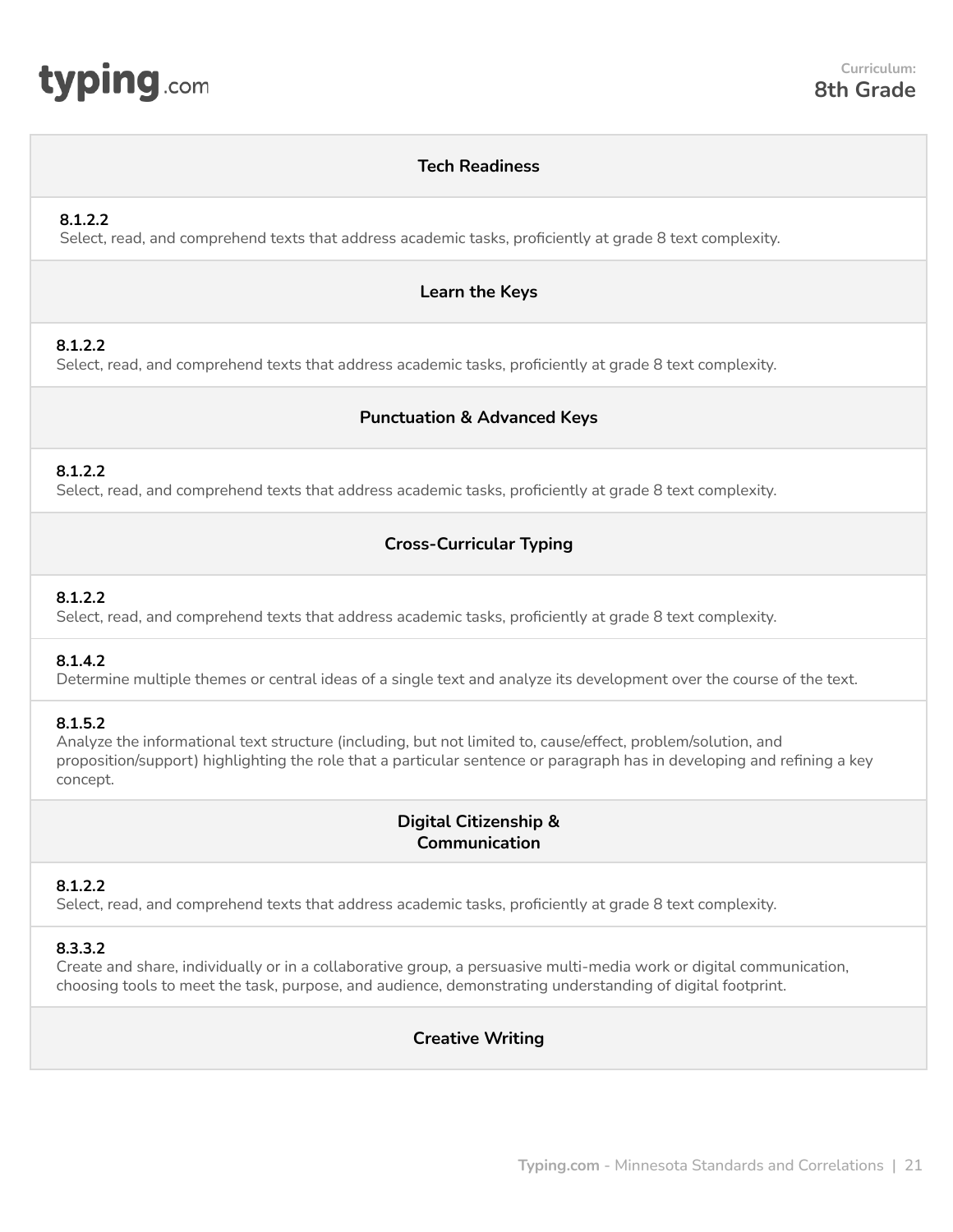## **8.1.2.2**

Select, read, and comprehend texts that address academic tasks, proficiently at grade 8 text complexity.

## **8.2.2.1**

Write routinely for a range of tasks (e.g., personal interest, enjoyment, academic tasks), purposes, and audiences, choosing topics and format, including visual elements (e.g., illustrations, charts, tables, and audiovisual elements) when applicable.

## **8.2.4.1**

Write to argue, clarifying the relationship among claims and evidence in both argument and counter-argument, building on skills from previous years.

## **8.2.4.2**

Write to persuade, clarifying the relationship between opinions and supporting facts, building on skills from previous years.

## **8.2.6.1**

Write to create, applying advanced literary techniques including complicated plots, pacing, rhythm, and rhyme to develop mood and tone in various literary forms.

## **8.3.3.2**

Create and share, individually or in a collaborative group, a persuasive multi-media work or digital communication, choosing tools to meet the task, purpose, and audience, demonstrating understanding of digital footprint.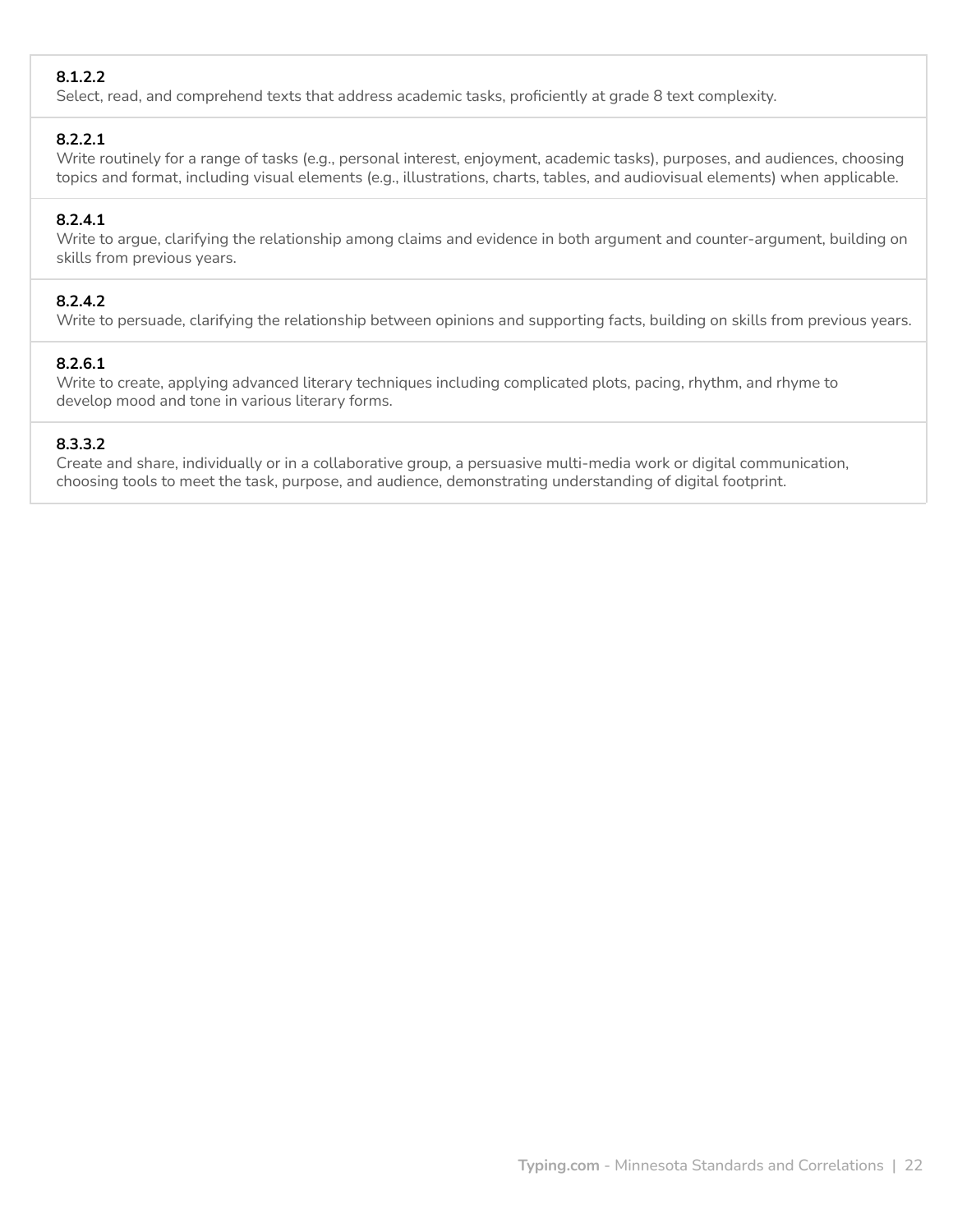<span id="page-22-0"></span>

#### **Learn the Keys**

#### **9.1.2.2**

Select, read, and comprehend texts that address academic tasks, proficiently at grade 9 text complexity.

#### **10.1.2.2**

Select, read, and comprehend texts that address academic tasks, proficiently at grade 10 text complexity.

## **Punctuation & Advanced Keys**

#### **9.1.2.2**

Select, read, and comprehend texts that address academic tasks, proficiently at grade 9 text complexity.

#### **10.1.2.2**

Select, read, and comprehend texts that address academic tasks, proficiently at grade 10 text complexity.

## **Cross-Curricular Typing**

#### **9.1.2.2**

Select, read, and comprehend texts that address academic tasks, proficiently at grade 9 text complexity.

#### **9.1.4.2**

Analyze the themes or central ideas, including how it emerges and shaped by specific details, of multiple texts, considering author perspective, identity, and bias.

#### **9.1.5.2**

Analyze the informational text structure, including, but not limited to, proposition/support, critique, inductive/deductive, focusing on the role of various sentences and paragraphs in a text in developing and refining a key concept.

#### **9.1.8.2**

Examine the impact of domain-specific vocabulary in informational text through study of word origins (morphology and etymology) and use of reference tools.

#### **9.2.8.1**

Use and cite a wide variety of print and digital sources, quoting, paraphrasing, and summarizing, avoiding plagiarism and following the guidelines in a style manual appropriate for the discipline and purpose, with guidance.

#### **10.1.2.2**

Select, read, and comprehend texts that address academic tasks, proficiently at grade 10 text complexity.

#### **10.1.4.2**

Analyze and compare/contrast the themes or central ideas of multiple texts, researching and interpreting possible impact of author perspective, identity, and bias.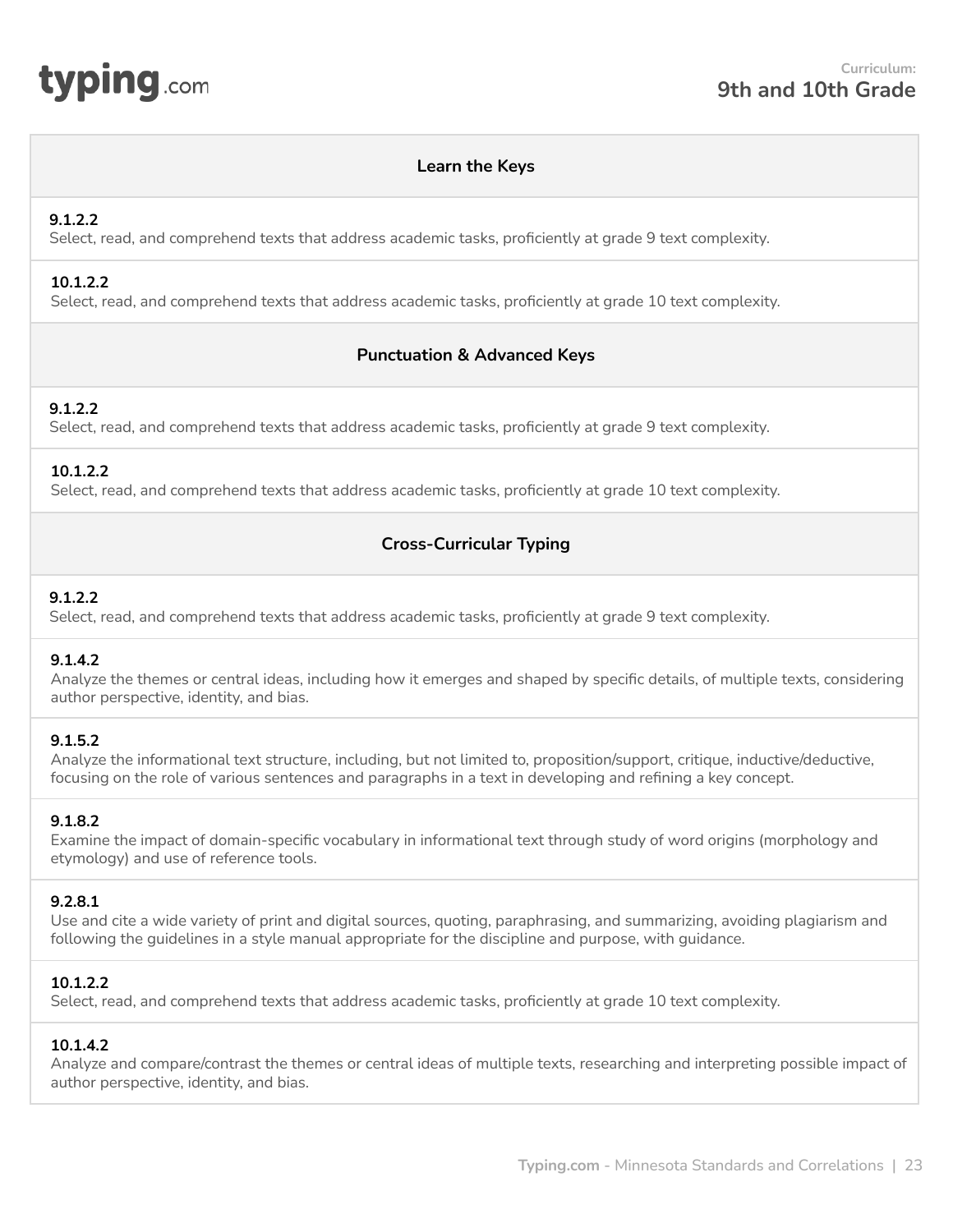## **10.2.1.1**

Write and edit work so that it follows the guidelines in a style manual appropriate for the discipline and purpose, with guidance.

# **Digital Citizenship & Communication**

## **9.1.2.2**

Select, read, and comprehend texts that address academic tasks, proficiently at grade 9 text complexity.

## **9.1.4.2**

Analyze the themes or central ideas, including how it emerges and shaped by specific details, of multiple texts, considering author perspective, identity, and bias.

## **9.1.6.3**

Delineate the argument and specific claims in a text; identify false statements and fallacious reasoning.

## **9.1.9.2**

Evaluate perspective, bias, credibility, relevancy, and sufficiency of sources, accessing additional sources as needed.

#### **9.3.3.2**

Create and share, individually or in a collaborative group, a piece of digital work or digital communication, for a specific purpose and audience, demonstrating understanding of digital footprint while respecting intellectual property.

## **10.1.2.2**

Select, read, and comprehend texts that address academic tasks, proficiently at grade 10 text complexity.

## **10.1.6.3**

Delineate and evaluate the argument and specific claims in a text, assessing whether the reasoning is valid and the evidence is relevant and sufficient; identify false statements and fallacious reasoning.

## **10.1.9.2**

Make critical choices about information sources to use, based on perspective, biases credibility, and relevancy.

#### **10.2.8.1**

Use and cite a wide variety of print and digital sources, quoting, paraphrasing, and summarizing, avoiding plagiarism and following the guidelines in a style manual appropriate for the discipline and purpose, with guidance.

## **10.3.3.2**

Create and share, individually or in a collaborative group, and present a piece of digital work or digital communication, which may include ethical remixing or transformation of work, for a specific purpose; publish work, considering audience, demonstrating understanding of digital footprint.

## **Creative Writing**

## **9.1.2.2**

Select, read, and comprehend texts that address academic tasks, proficiently at grade 9 text complexity.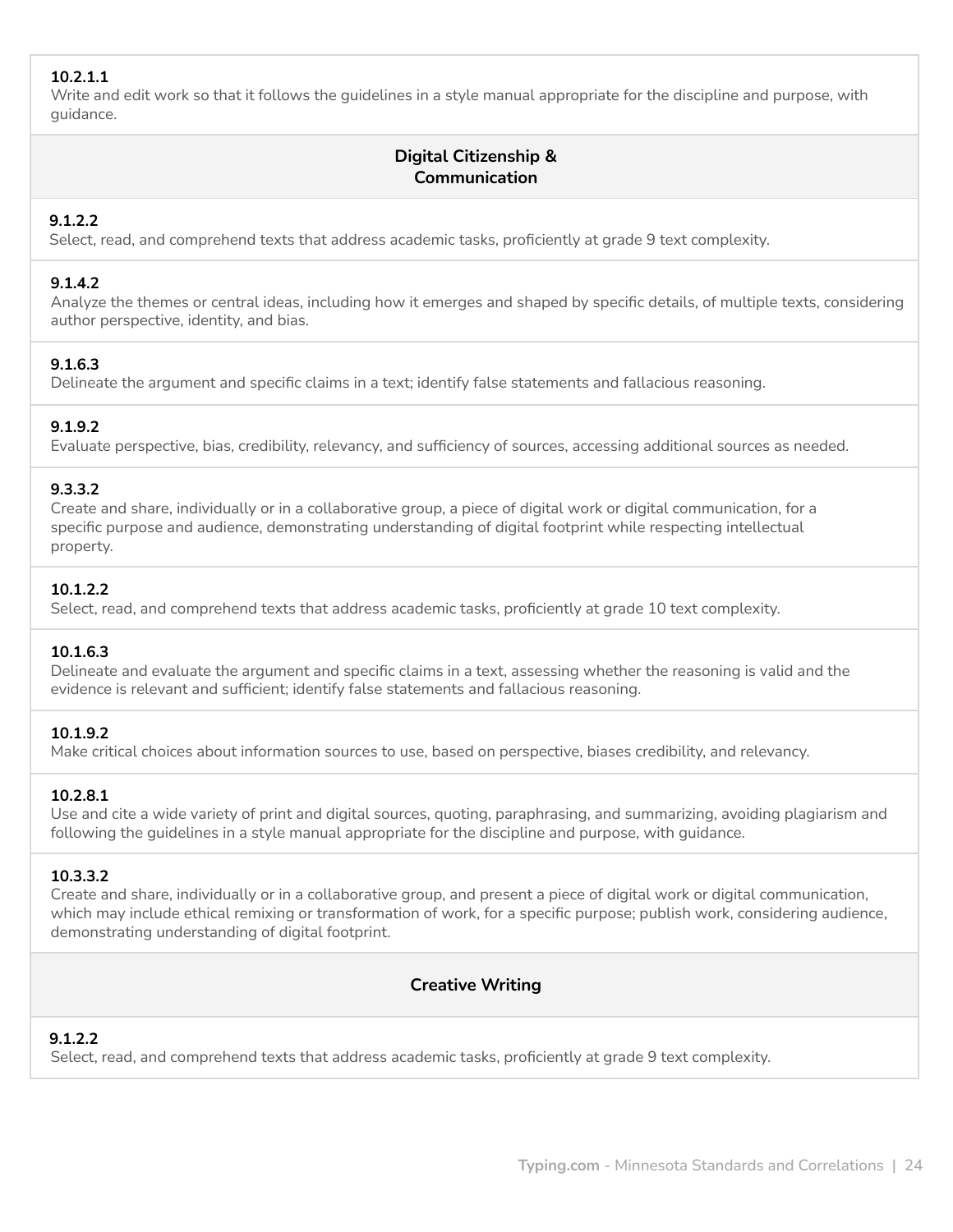## **9.2.2.1**

Write routinely for a range of tasks (e.g., personal interest, enjoyment, academic tasks), purposes, and audiences, choosing topics and format, including visual elements (e.g., illustrations, charts, tables, audiovisual elements) when applicable.

## **9.2.4.1**

Write to argue, basing argument, and counterargument, with evidence, on personally relevant and authentic issues, building on skills from previous years.

## **9.2.4.2**

Write to persuade, considering and addressing other perspectives, building on skills from previous years.

#### **10.1.2.2**

Select, read, and comprehend texts that address academic tasks, proficiently at grade 10 text complexity.

#### **10.2.2.1**

Write routinely for a range of tasks (e.g., personal interest, enjoyment, academic tasks), purposes, and audiences, choosing topics and format, including visual elements (e.g., illustrations, charts, tables, audiovisual elements) when applicable.

## **10.2.4.1**

Write to argue, basing argument and counterargument, supported with evidence, on an understanding of the relevant and authentic issues connected to the argument, building on skills from previous years.

#### **10.2.4.2**

Write to persuade, demonstrating and understanding of the relevant and authentic issues connected to the position, building on skills from previous years.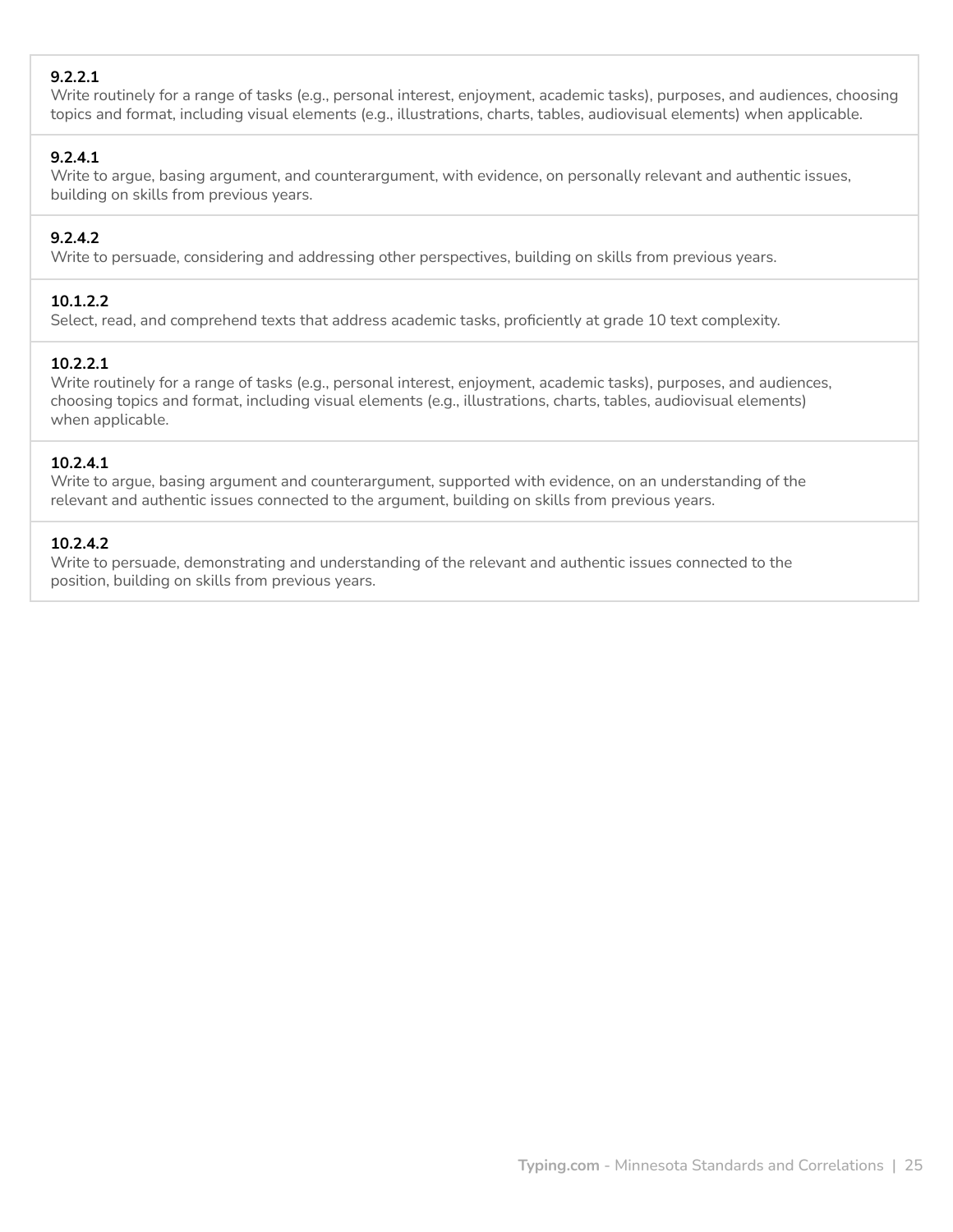<span id="page-25-0"></span>

#### **Learn the Keys**

## **11.1.2.2**

Select, read, and comprehend texts that address academic tasks, proficiently at grade 11-12 text complexity.

#### **Punctuation & Advanced Keys**

## **11.1.2.2**

Select, read, and comprehend texts that address academic tasks, proficiently at grade 11-12 text complexity.

# **Cross-Curricular Typing**

## **11.1.2.2**

Select, read, and comprehend texts that address academic tasks, proficiently at grade 11-12 text complexity.

#### **11.1.4.2**

Determine two or more themes or central ideas of a text and synthesize their development over the course of the text, including how they interact and build on one another to provide a complex synthesis.

#### **11.1.5.2**

Evaluate the use of differing informational text structures to support an author's ideas, claims, and arguments.

## **11.1.7.1**

Examine validity of reasoning, relevance and sufficiency of evidence supporting arguments in several texts to evaluate credibility of frequently used sources.

#### **11.1.8.2**

Evaluate the impact of academic, technical, and domain-specific vocabulary, including words and phrases, on content, style, and meaning of informational text.

## **11.2.8.1**

Use and cite a wide variety of print and digital sources, quoting, paraphrasing, and summarizing, avoiding plagiarism and following the guidelines in a style manual appropriate for the discipline and purpose.

# **Digital Citizenship & Communication**

## **11.1.2.2**

Select, read, and comprehend texts that address academic tasks, proficiently at grade 11-12 text complexity.

## **11.1.5.2**

Evaluate the use of differing informational text structures to support an author's ideas, claims, and arguments.